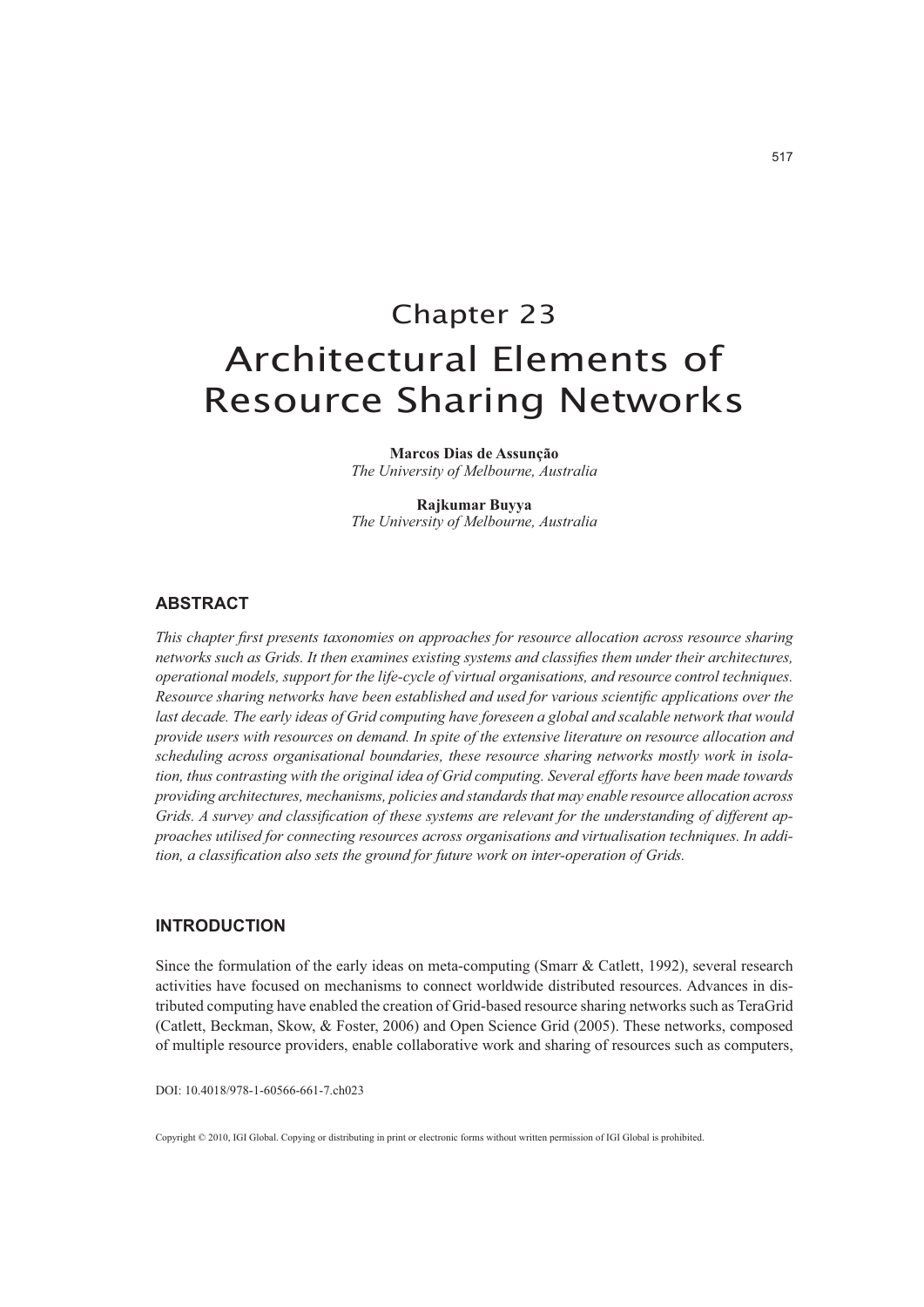storage devices and network links among groups of individuals and organisations. These collaborations, widely known as Virtual Organisations (VOs) (Foster, Kesselman, & Tuecke, 2001), require resources from multiple computing sites. In this chapter we focus on networks established by organisations to share computing resources.

Despite the extensive literature on resource allocation and scheduling across organisational boundaries (Butt, Zhang, & Hu, 2003: Grimme, Lepping, & Papaspyrou, 2008; Iosup, Epema, Tannenbaum, Farrellee, & Livny, 2007; Ranjan, Rahman, & Buyya, 2008; Fu, Chase, Chun, Schwab, & Vahdat, 2003; Irwin et al., 2006; Peterson, Muir, Roscoe, & Klingaman, 2006; Ramakrishnan et al., 2006; Huang, Casanova, & Chien, 2006), existing resource sharing networks mostly work in isolation and with different utilisation levels (Assunção, Buyya, & Venugopal, 2008; Iosup et al., 2007), thus contrasting with the original idea of Grid computing (Foster et al., 2001). The early ideas of Grid computing have foreseen a global and scalable network that would provide users with resources on demand.

We have previously demonstrated that there can exist benefits for Grids to share resources with one another such as reducing the costs incurred by over-provisioning (Assunção & Buyya, in press). Hence, it is relevant to survey and classify existing work on mechanisms that can be used to interconnect resources from multiple Grids. A survey and classification of these systems are important in order to understand the different approaches utilised for connecting resources across organisations and to set the ground for future work on inter-operation of resource sharing networks, such as Grids. Taxonomies on resource management systems for resource sharing networks have been proposed (Iosup et al., 2007; Grit, 2005). Buyya et al. (2000) and Iosup et al. (2007) have described the architectures used by meta-scheduler systems and how jobs are directed to the resources where they execute. Grit (2005) has classified the roles of intermediate parties, such as brokers, in resource allocation for virtual computing environments.

This chapter extends existing taxonomies, thus making the following contributions:

- It examines additional systems and classifies them under a larger property spectrum namely resource control techniques, scheduling considering virtual organisations and arrangements for resource sharing.
- It provides classifications and a survey of work on resource allocation and scheduling across organisations, such as centralised scheduling, meta-scheduling and resource brokering in Grid computing. This survey aims to show different approaches to federate organisations in a resource sharing network and to allocate resources to its users. We also present a mapping of the surveyed systems against the proposed classifications.

# **BACKGROUND**

Several of the organisational models followed by existing Grids are based on the idea of VOs. The VO scenario is characterised by resource providers offering different shares of resources to different VOs via some kind of agreement or contract; these shares are further aggregated and allocated to users and groups within each VO. The life-cycle of a VO can be divided into four distinct phases namely creation, operation, maintenance, and dissolution. During the creation phase, an organisation looks for collaborators and then selects a list of potential partners to start the VO. The operation phase is concerned with resource management, task distribution, and usage policy enforcement (Wasson & Humphrey, 2003; Dumitrescu & Foster, 2004). The maintenance phase deals with the adaptation of the VO, such as al-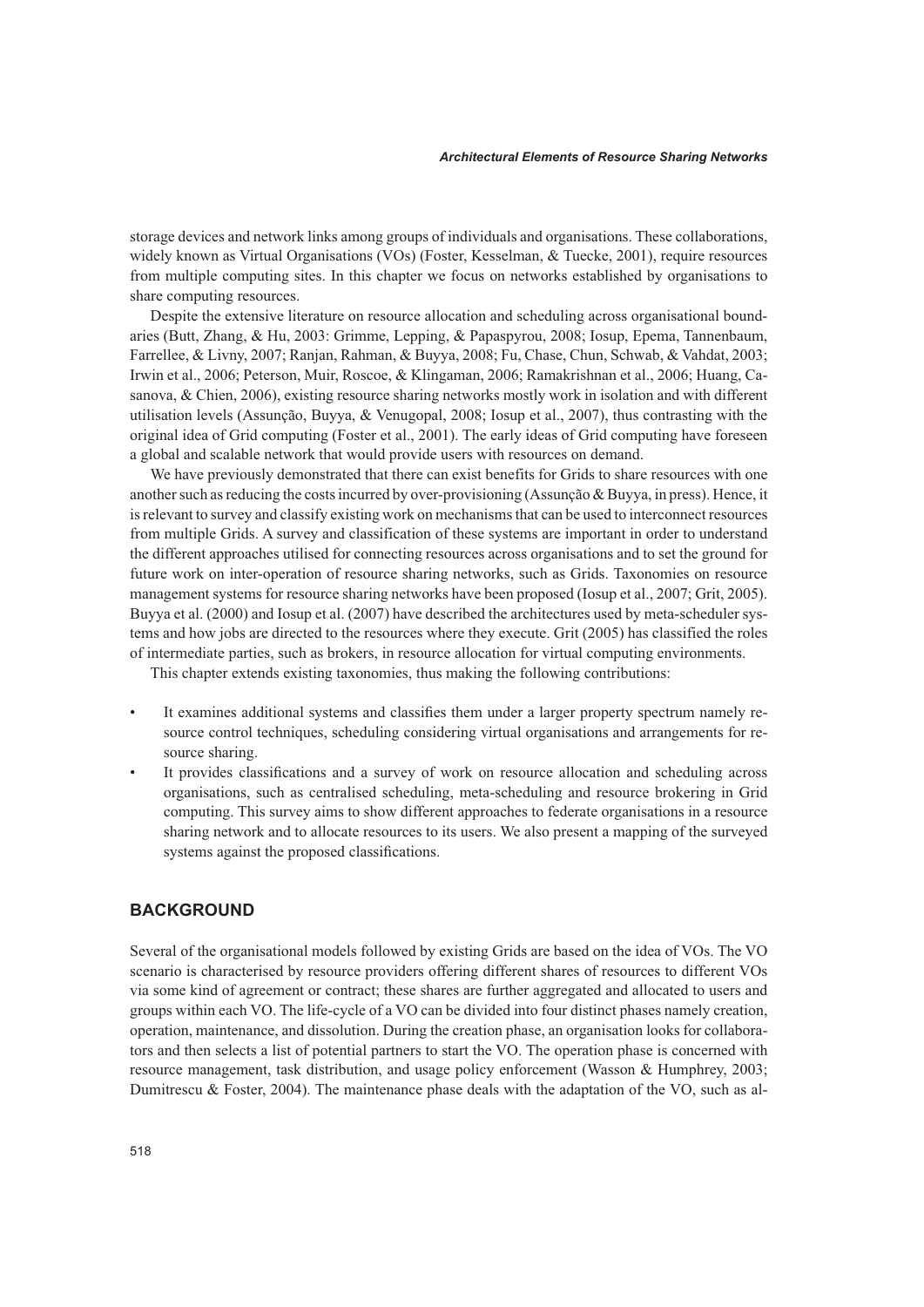location of additional resources according to its users' demands. The VO dissolution involves legal and economic issues such as determining the success or failure of the VO, intellectual property and revocation of access and usage privileges.

The problem of managing resources within VOs in Grid computing is further complicated by the fact that resource control is generally performed at the job level. Grid-based resource sharing networks have users with units of work to execute, also called jobs; some entities decide when and where these jobs will execute. The task of deciding where and when to run the users' work units is termed as scheduling. The resources contributed by providers are generally clusters of computers and the scheduling in these resources is commonly performed by Local Resource Management Systems (LRMSs) such as PBS (2005) and SGE (Bulhões, Byun, Castrapel, & Hassaine, 2004). Scheduling of Grid users' applications and allocation of resources contributed by providers is carried out by Grid Resource Management Systems (GRMSs). A GRMS may comprise components such as:

- Meta-schedulers, which communicate with LRMSs to place jobs at the provider sites;
- Schedulers that allocate resources considering how providers and users are organised in virtual organisations (Dumitrescu & Foster, 2005); and
- Resource brokers, which represent users or organisations by scheduling and managing job execution on their behalf.

These components interact with providers' LRMSs either directly or via interfaces provided by the Grid middleware. The Grid schedulers can communicate with one another in various ways, which include via sharing agreements, hierarchical scheduling, Peer-to-Peer (P2P) networks, among others.

Recently, utility data centres have deployed resource managers that allow the partitioning of physical resources and the allocation of raw resources that can be customised with the operating system and software of the user's preference. This partitioning is made possible by virtualisation technologies such as Xen (Barham et al., 2003; Padala et al., 2007) and VMWare<sup>1</sup>. The use of virtualisation technologies for resource allocation enables the creation of customised virtual clusters (Foster et al., 2006; Chase, Irwin, Grit, Moore, & Sprenkle, 2003; Keahey, Foster, Freeman, & Zhang, 2006). The use of virtualisation technology allows for another form of resource control termed containment (Ramakrishnan et al., 2006), in which remote resources are bound to the users' local computing site on demand. The resource shares can be exchanged across sites by intermediate parties. Thereby, a VO can allocate resources on demand from multiple resource providers and bind them to a customised environment, while maintaining it isolated from other VOs (Ramakrishnan et al., 2006).

In the following sections, we classify existing systems according to their support to the life-cycle of VOs, their resource control techniques and the mechanisms for inter-operation with other systems. We also survey representative work and map them according to the proposed taxonomies.

## **CLASSIFICATIONS FOR GRID RESOURCE MANAGEMENT SYSTEMS**

Buyya et al. (2000) and Iosup et al. (2007) have classified systems according to their architectures and operational models. We present their taxonomy in this section because it classifies the way that schedulers can be organised in a resource sharing network. We have included a new operational model to the taxonomy (i.e. hybrid of job routing and job pulling). Moreover, systems with similar architecture may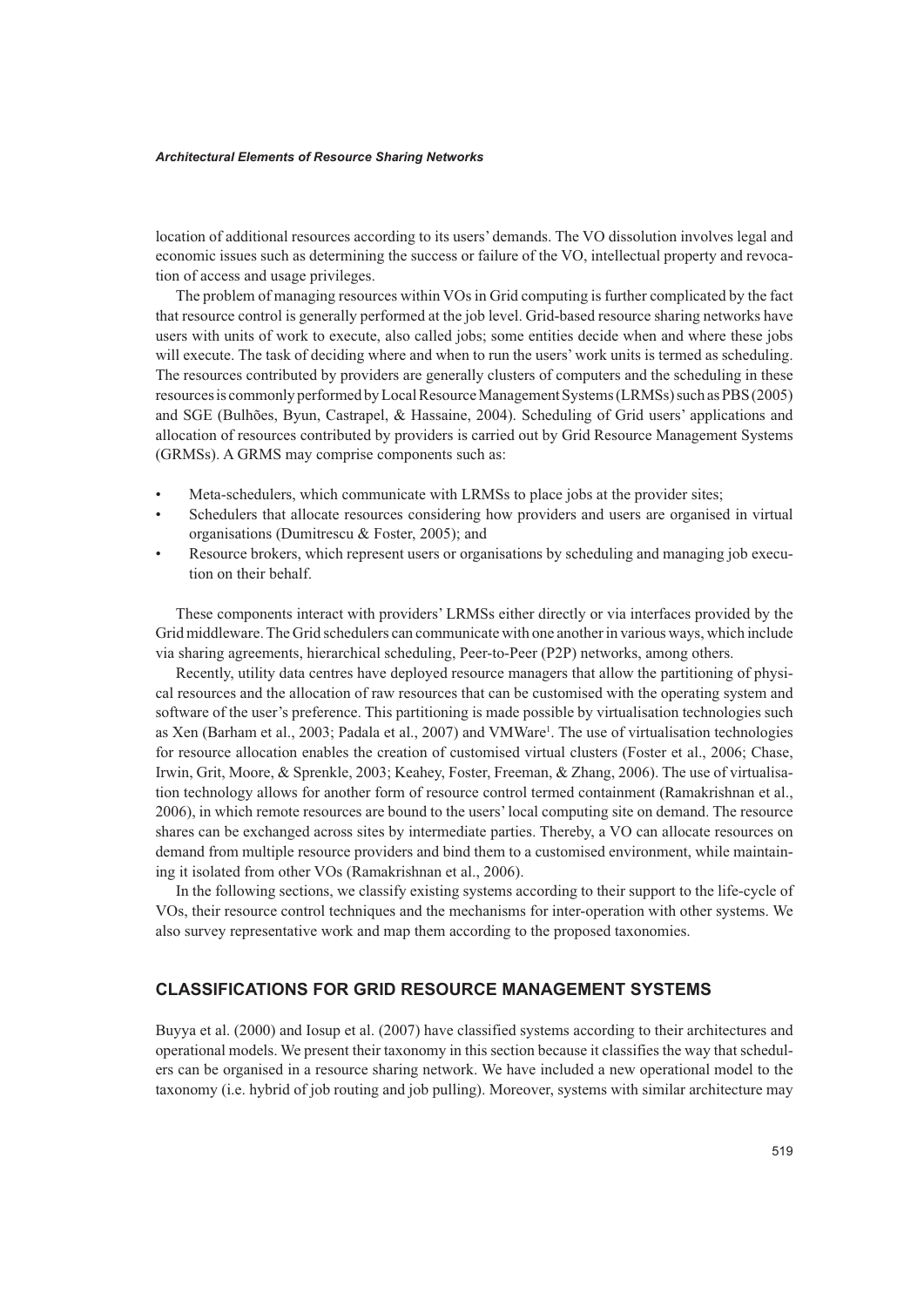

*Figure 1. Taxonomy on Grid resource management systems*

still differ in terms of the mechanisms employed for resource sharing, the self-interest of the system's participants, and the communication model. A Grid system can use decentralised scheduling wherein schedulers communicate their decisions with one another in a co-operative manner, thus guaranteeing the maximisation of the global utility of the system. On the other hand, a broker may represent a particular user community within the Grid, can have contracts with other brokers in order to use the resources they control and allocate resources that maximise its own utility (generally given by the achieved profit). We classify the arrangements between brokers in this section. Furthermore, systems can also differ according to their resource control techniques and support to different stages of the VO life-cycle. This section classifies resource control techniques and the systems' support for virtual organisations. The attributes of GRMSs and the taxonomy are summarised in Figure 1.

# **Architecture and Operational Models of GRMSs**

This section describes several manners in which schedulers and brokers can be organised in Grid systems. Iosup et al. (2007) considered a multiple cluster scenario and classified the architectures possibly used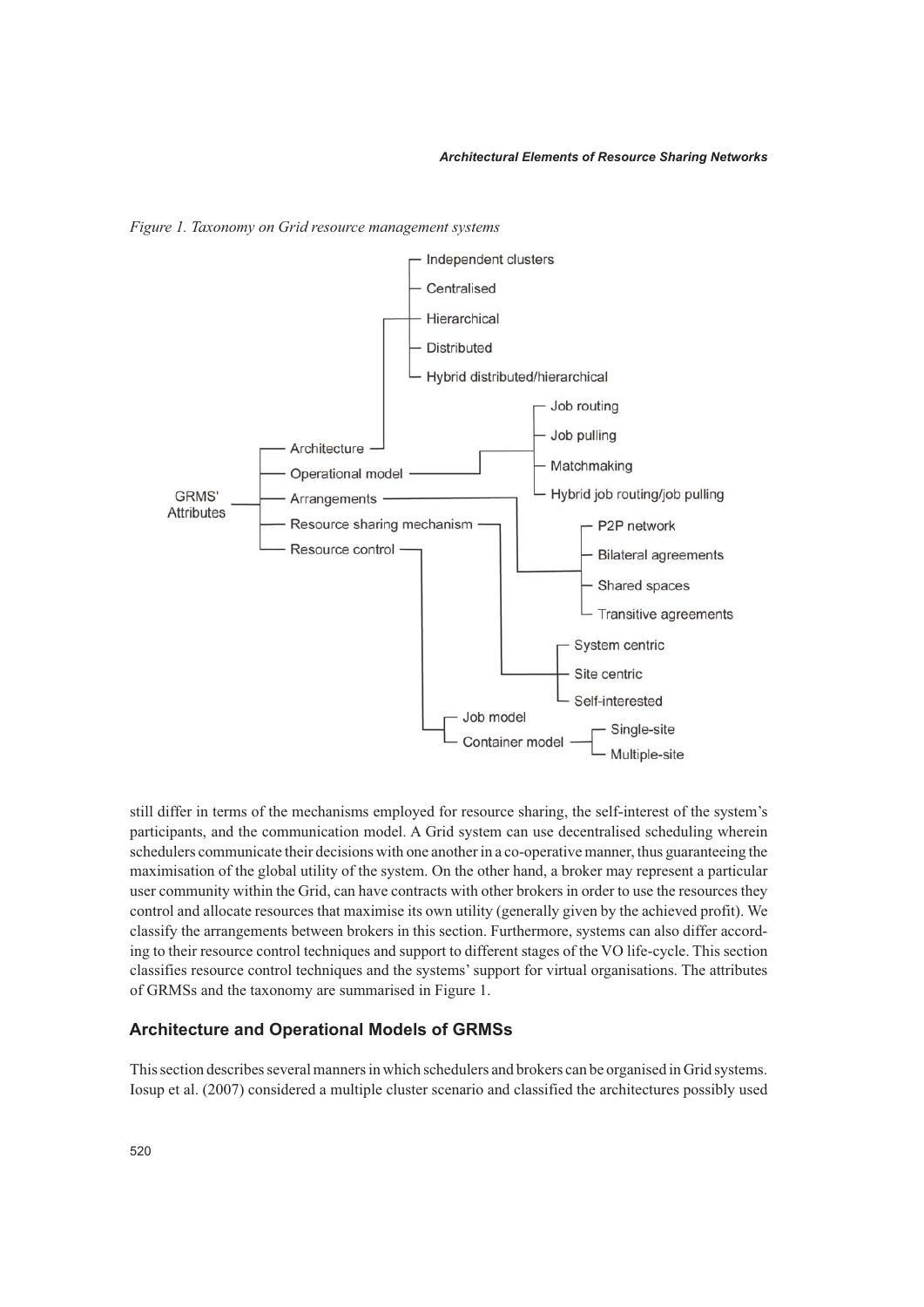as Grid resource management systems. They classified the architectures in the following categories:

- **Independent clusters** each cluster has its LRMS and there is no meta-scheduler component. Users submit their jobs to the clusters of the organisations to which they belong or on which they have accounts. We extend this category by including single-user Grid resource brokers. In this case, the user sends her jobs to a broker, which on behalf of the user submits jobs to clusters the user can access.
- **Centralised meta-scheduler** there is a centralised entity to which jobs are forwarded. Jobs are then sent by the centralised entity to the clusters where they are executed. The centralised component is responsible for determining which resources are allocated to the job and, in some cases, for migrating jobs if the load conditions change.
- **Hierarchical meta-scheduler** schedulers are organised in a hierarchy. Jobs arrive either at the root of the hierarchy or at the LRMSs.
- **Distributed meta-scheduler** cluster schedulers can share jobs that arrive at their LRMSs with one another. Links can be defined either in a static manner (i.e. by the system administrator at the system's startup phase) or in a dynamic fashion (i.e. peers are selected dynamically at runtime). Grit (2007) discusses the types of contracts that schedulers (or brokers) can establish with one another.
- **Hybrid distributed/hierarchical meta-scheduler** each Grid site is managed by a hierarchical meta-scheduler. Additionally, the root meta-schedulers can share the load with one another.

This classification is comprehensive since it captures the main forms through which schedulers and brokers can be organised in resource sharing networks. However, some categories can be further extended. For example, the site schedulers can be organised in several decentralised ways and use varying mechanisms for resource sharing, such as a mesh network in which contracts are established between brokers (Irwin et al., 2006; Fu et al., 2003) or via a P2P network with a bartering-inspired economic mechanism for resource sharing (Andrade, Brasileiro, Cirne, & Mowbray, 2007).

Iosup et al. also classified a group of systems according to their operational model; the operational model corresponds to the mechanism that ensures jobs entering the system arrive at the resource in which they run. They have identified three operational models:

- **Job routing**, whereby jobs are routed by the schedulers from the arrival point to the resources where they run through a push operation (scheduler-initiated routing);
- **Job pulling**, through which jobs are pulled from a higher-level scheduler by resources (resourceinitiated routing); and
- **Matchmaking**, wherein jobs and resources are connected to one another by the resource manager, which acts as a broker matching requests from both sides.

We add a fourth category to the classification above in which the operational model can be a **hybrid of job routing and job pulling**. Examples of such cases include those that use a job pool to (from) which jobs are pushed (pulled) by busy (unoccupied) site schedulers (Grimme et al., 2008). (See Figure 2).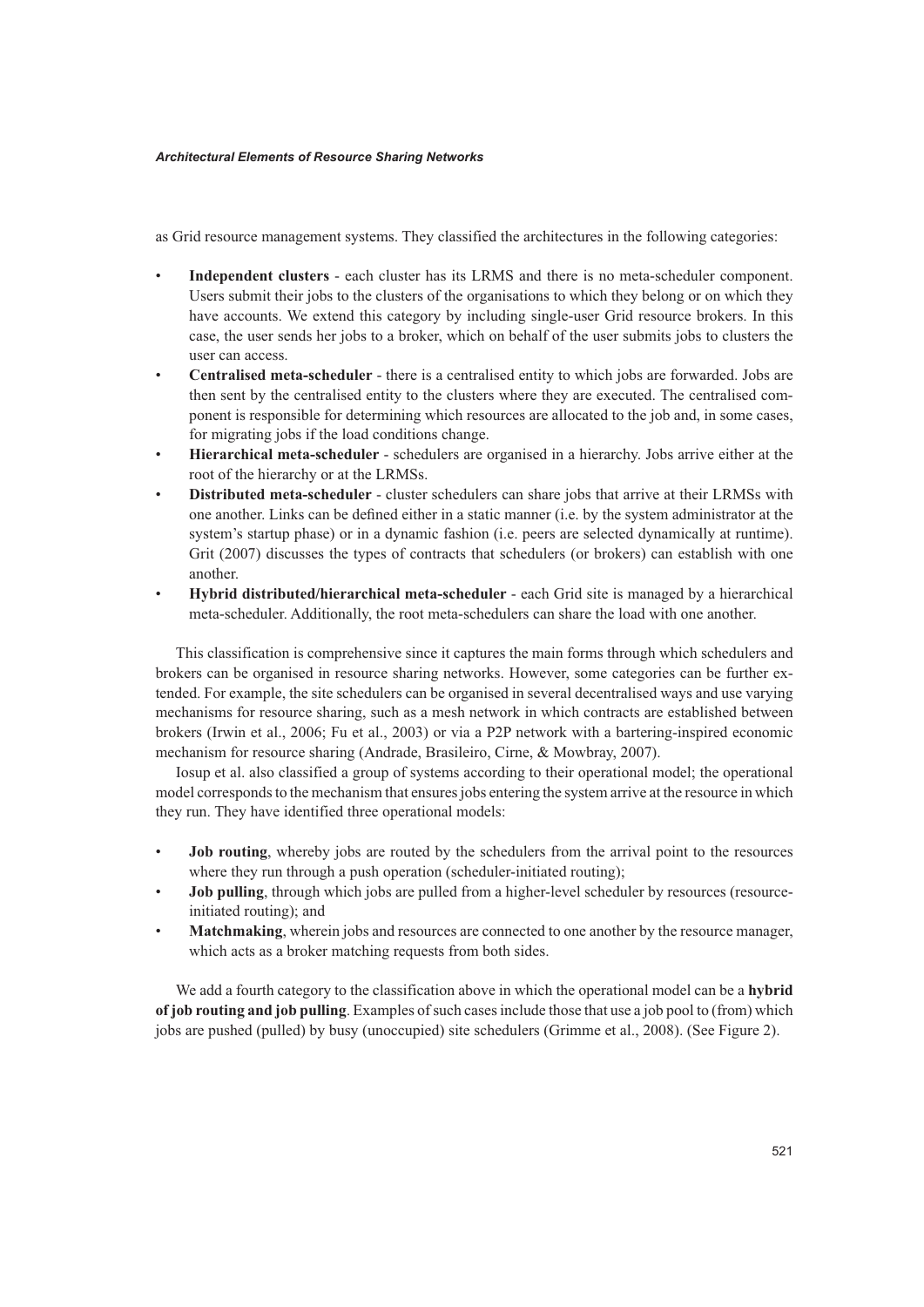| System                                         | <b>Architecture</b>                          | <b>Example Systems</b>                                                       |
|------------------------------------------------|----------------------------------------------|------------------------------------------------------------------------------|
| Independent clusters                           | jobs<br>cluster's queue<br>cluster           | Portable Batch Scheduler<br>(PBS), Sun Grid Engine<br>(SGE)                  |
| Centralised<br>meta-scheduler                  | meta-scheduler<br>queue                      | <b>EGEE Workload</b><br><b>Management Service</b><br>(WMS), KOALA, PlanetLab |
| Hierarchical<br>meta-scheduler                 | meta-scheduler<br>queue                      | <b>Computing Center</b><br>Software (CCS)                                    |
| Decentralised                                  | job pool or<br>federation<br>cluster's queue | OurGrid, Askalon, Shirako                                                    |
| Hybrid of<br>decentralised and<br>hierarchical | job pool or<br>federation<br>cluster's queue | Delegated Matchmaking,<br><b>InterGrid</b>                                   |

*Figure 2. Architecture models of GRMSs*

# **Arrangements Between Brokers in Resource Sharing Networks**

This section describes the types of arrangements that can be established between clusters in resource sharing networks when decentralised or semi-decentralised architectures are in place. It is important to distinguish between the way links between sites are established and their communication pattern; from the mechanism used for negotiating the resource shares. We classify the work according to the communication model in the following categories:

- **P2P network** the sites of the resource sharing network are peers in a P2P network. They use the network to locate sites where the jobs can run (Butt et al., 2003; Andrade, Cirne, Brasileiro, & Roisenberg, 2003).
- **Bilateral sharing agreements** sites establish bilateral agreements through which a site can locate another suitable site to run a given job. The redirection or acceptance of jobs occurs only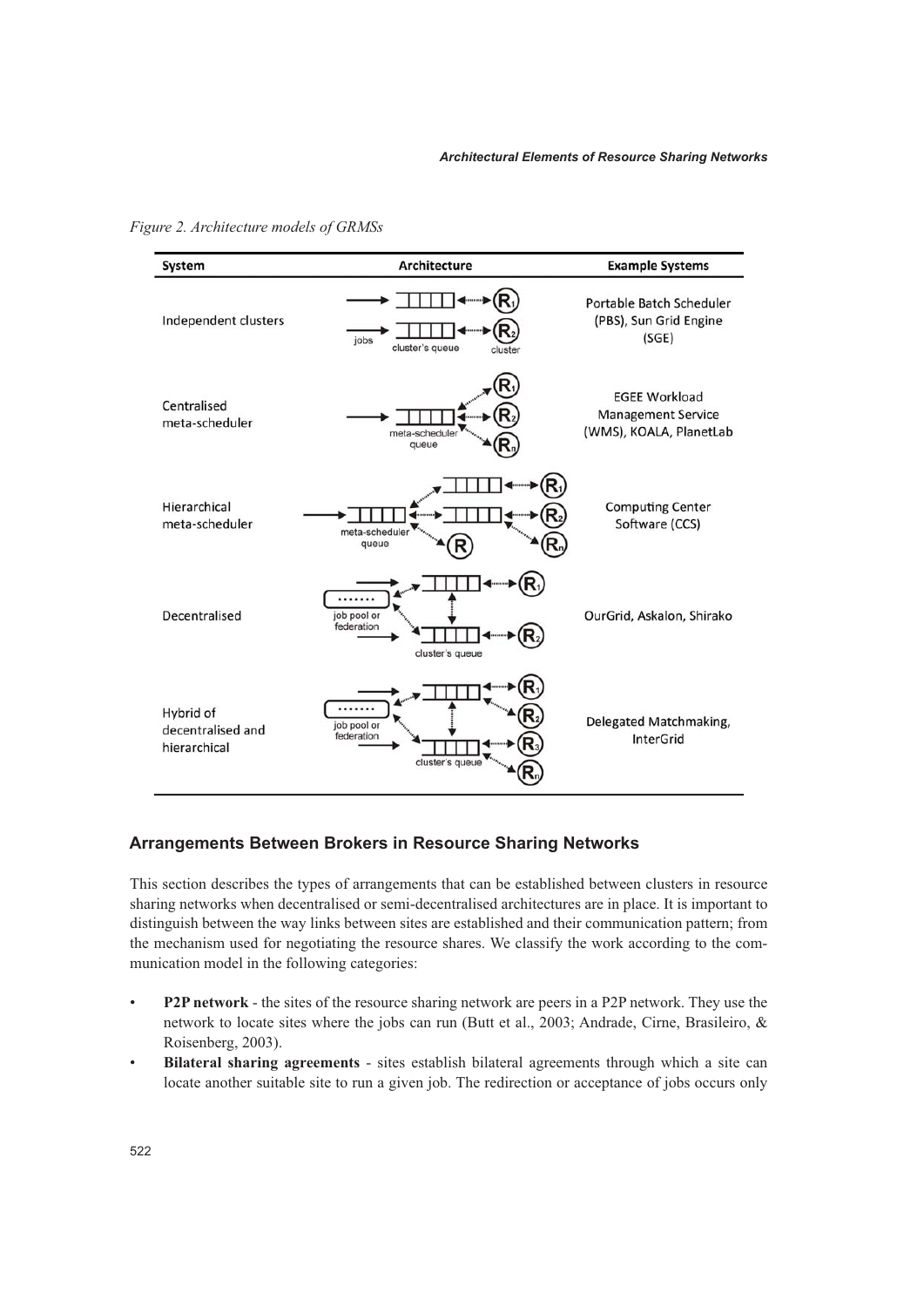between sites that have a sharing agreement (Epema, Livny, Dantzig, Evers, & Pruyne, 1996).

- **Shared spaces** sites co-ordinate resource sharing via shared spaces such as federation directories and tuple spaces (Grimme et al., 2008; Ranjan et al., 2008).
- **Transitive agreements** this is similar to bilateral agreements. However, a site can utilise resources from another site with which it has no direct agreement (Fu et al., 2003; Irwin et al., 2006).

Although existing work can present similar communication models or similar organisational forms for brokers or schedulers, the resource sharing mechanisms can differ. The schedulers or brokers can use mechanisms for resource sharing from the following categories:

- **System centric** the mechanism is designed with the goal of maximising the overall utility of the participants. Such mechanisms aim to, for example, balance the load between sites (Iosup et al., 2007) and prevent free-riding (Andrade et al., 2007).
- **Site centric** brokers and schedulers are driven by the interest of maximising the utility of the participants within the site they represent without the explicit goal of maximising the overall utility across the system (Butt et al., 2003; Ranjan, Harwood, & Buyya, 2006).
- **Self-interested** brokers act with the goal of maximising their own utility, generally given by profit, yet satisfying the requirements of their users. They do not take into account the utility of the whole system (Irwin et al., 2006).

# **Resource Control Techniques**

The emergence of virtualisation technologies has resulted in the creation of testbeds wherein multiplesite slices (i.e. multiple-site containers) are allocated to different communities (Peterson et al., 2006). In this way, slices run concurrently and are isolated from each other. This approach, wherein resources are bound to a virtual execution environment or workspace where a service or application can run, is termed here as a container model. Most of the existing Grid middleware employ a job model in which jobs are routed until they reach the sites' local batch schedulers for execution. It is clear that both models can co-exist, thus an existing Grid technology can be deployed in a workspace enabled by container-based resource management (Ramakrishnan et al., 2006; Montero, Huedo, & Llorente, 2008). We classify systems in the following categories:

- **Job model** this is the model currently utilised by most of the Grid systems. The jobs are directed or pulled across the network until they arrive at the nodes where they are finally executed.
- **Container-based** resource managers in this category can manage a cluster of computers within a site by means of virtualisation technologies (Keahey et al., 2006; Chase et al., 2003). They bind resources to virtual clusters or workspaces according to a customer's demand. They commonly provide an interface through which one can allocate a set of nodes (generally virtual machines) and configure them with the operating system and software of choice.
	- **Single-site** these container-based resource managers allow the user to create a customised virtual cluster using shares of the physical machines available at the site. These resource managers are termed here as single-site because they usually manage the resources of one administrative site (Fontán, Vázquez, Gonzalez, Montero, & Llorente, 2008; Chase et al.,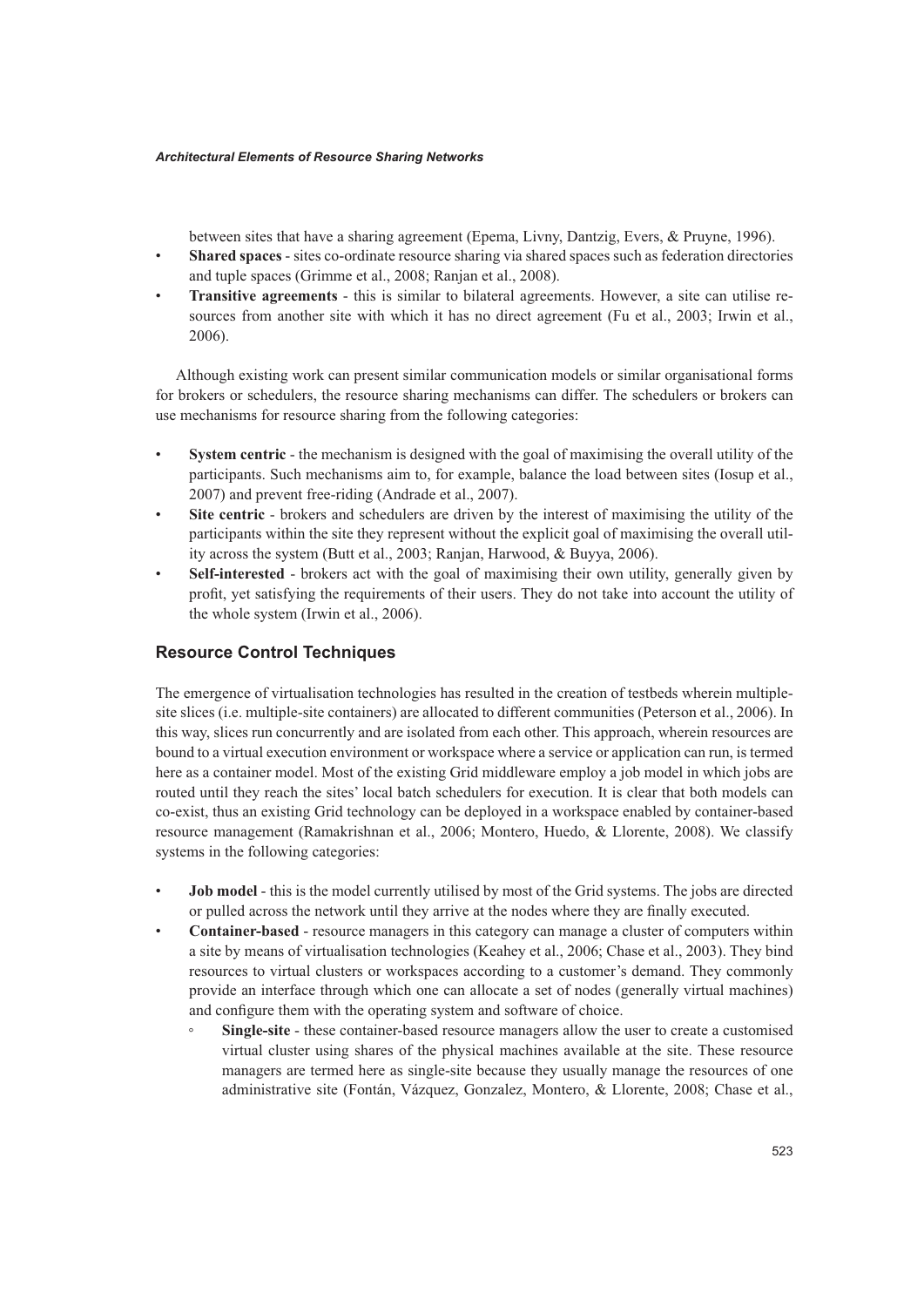2003), although they can be extended to enable container-based resource control at multiple sites (Montero et al., 2008).

◦ **Multiple-site** - existing systems utilise the features of single-site container-based resource managers to create networks of virtual machines on which an application or existing Grid middleware can be deployed (Ramakrishnan et al., 2006). These networks of virtual machines are termed here as multiple-site containers because they can comprise resources bound to workspaces at multiple administrative sites. These systems allow a user to allocate resources from multiple computing sites thus forming a network of virtual machines or a multiple-site container (Irwin et al., 2006; Shoykhet, Lange, & Dinda, 2004; Ruth, Jiang, Xu, & Goasguen, 2005; Ramakrishnan et al., 2006). This network of virtual machines is also referred to as virtual Grid (Huang et al., 2006) or slice (Peterson et al., 2006).

Some systems such as Shirako (Irwin et al., 2006) and VioCluster (Ruth, McGachey, & Xu, 2005) provide container-based resource control. Shirako also offers resource control at the job level (Ramakrishnan et al., 2006) by providing a component that is aware of the resources leased. This component gives recommendations on which site can execute a given job.

## **Taxonomy on Virtual Organisations**

The idea of user communities or virtual organisations underlies several of the organisational models adopted by Grid systems and guides many of the efforts on providing fair resource allocation for Grids. Consequently, the systems can be classified according to the VO awareness of their scheduling and resource allocation mechanisms. One may easily advocate that several systems, that were not explicitly designed to support VOs, can be used for resource management within a VO. We restrict ourselves to provide a taxonomy that classifies systems according to (i) the VO awareness of their resource allocation and scheduling mechanisms; and (ii) the provision of tools for handling different issues related to the VO life-cycle. For the VO awareness of scheduling mechanisms we can classify the systems in:

- **Multiple VOs** those scheduling mechanisms that perform scheduling and allocation taking into consideration the various VOs existing within a Grid; and
- **Single VO** those mechanisms that can be used for scheduling within a VO.

Furthermore, the idea of VO has been used in slightly different ways in the Grid computing context. For example, in the Open Science Grid (OSG), VOs are recursive and may overlap. We use several criteria to classify VOs as presented in Figure 3.

With regard to dynamism, we classify VOs as static and dynamic (Figure 3). Although Grid computing is mentioned as the enabler for dynamic VOs, it has been used to create more static and long-term collaborations such as APAC (2005), EGEE (2005), the UK National e-Science Centre (2005), and TeraGrid (Catlett et al., 2006). A static VO has a pre-defined number of participants and its structure does not change over time. A dynamic VO presents a number of participants that changes constantly as the VO evolves (Wesner, Dimitrakos, & Jeffrey, 2004). New participants can join, whereas existing participants may leave.

A dynamic VO can be stationary or mobile. A stationary VO is generally composed of highly specialised resources including supercomputers, clusters of computers, personal computers and data resources. The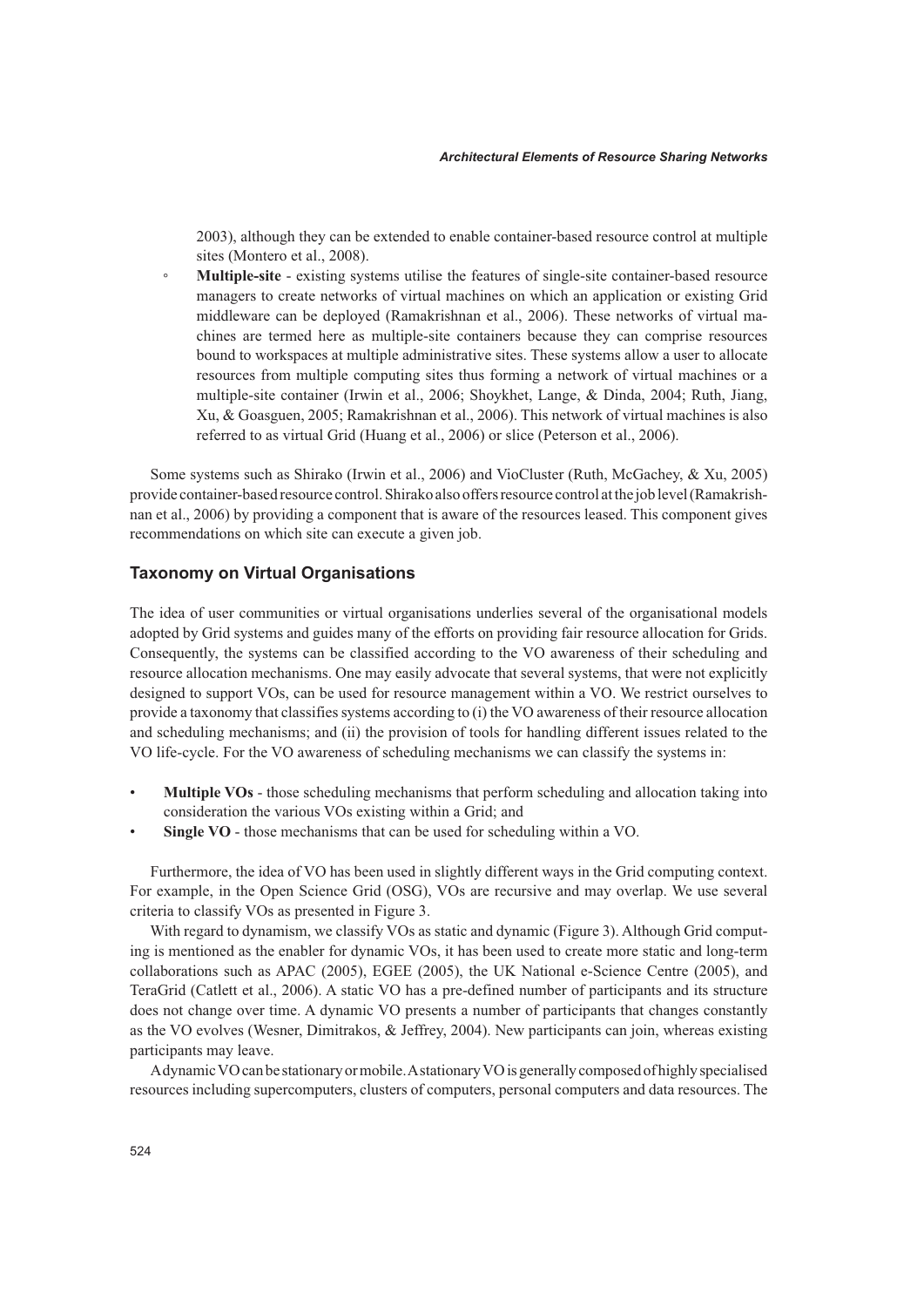

*Figure 3. Taxonomy on Grid facilitated VOs*

components of the VO are not mobile. In contrast, a mobile VO is composed of mobile resources such as Personal Digital Assistants (PDAs), mobile phones. The VO is highly responsive and adapts to different contexts (Wesner et al., 2004). Mobile VOs can be found in disaster handling and crisis management situations. Moreover, a VO can be hybrid, having both stationary and mobile components.

Considering goal-orientation, we divide VOs into two categories: targeted and non-targeted (Figure 3). A targeted VO can be an alliance or collaboration created to explore a market opportunity or achieve a common research goal. A VO for e-Science collaboration is an example of a targeted VO as the participants have a common goal (Hey & Trefethen, 2002). A non-targeted VO is characterised by the absence of a common goal; it generally comprises participants who pursue different goals, yet benefit from the VO by pooling resources. This VO is highly dynamic because participants can leave when they achieve their goals.

VOs can be short-, medium- or long-lived (Figure 3). A short-lived VO lasts for minutes or hours. A medium-lived VO lasts for weeks and is formed, for example, when a scientist needs to carry out experiments that take several days to finish. Data may be required to carry out such experiments. This scenario may be simplified if the VO model is used; the VO may not be needed as soon as the experiments have been carried out. A long-lived VO is formed to explore a market opportunity (goal-oriented) or to pool resources to achieve disparate objectives (non-targeted). Such endeavours normally last from months to years; hence, we consider a long-lived VO to last for several months or years.

As discussed in the previous section, the formation and maintenance of a VO present several challenges. These challenges have been tackled in different ways, which in turn have created different formation and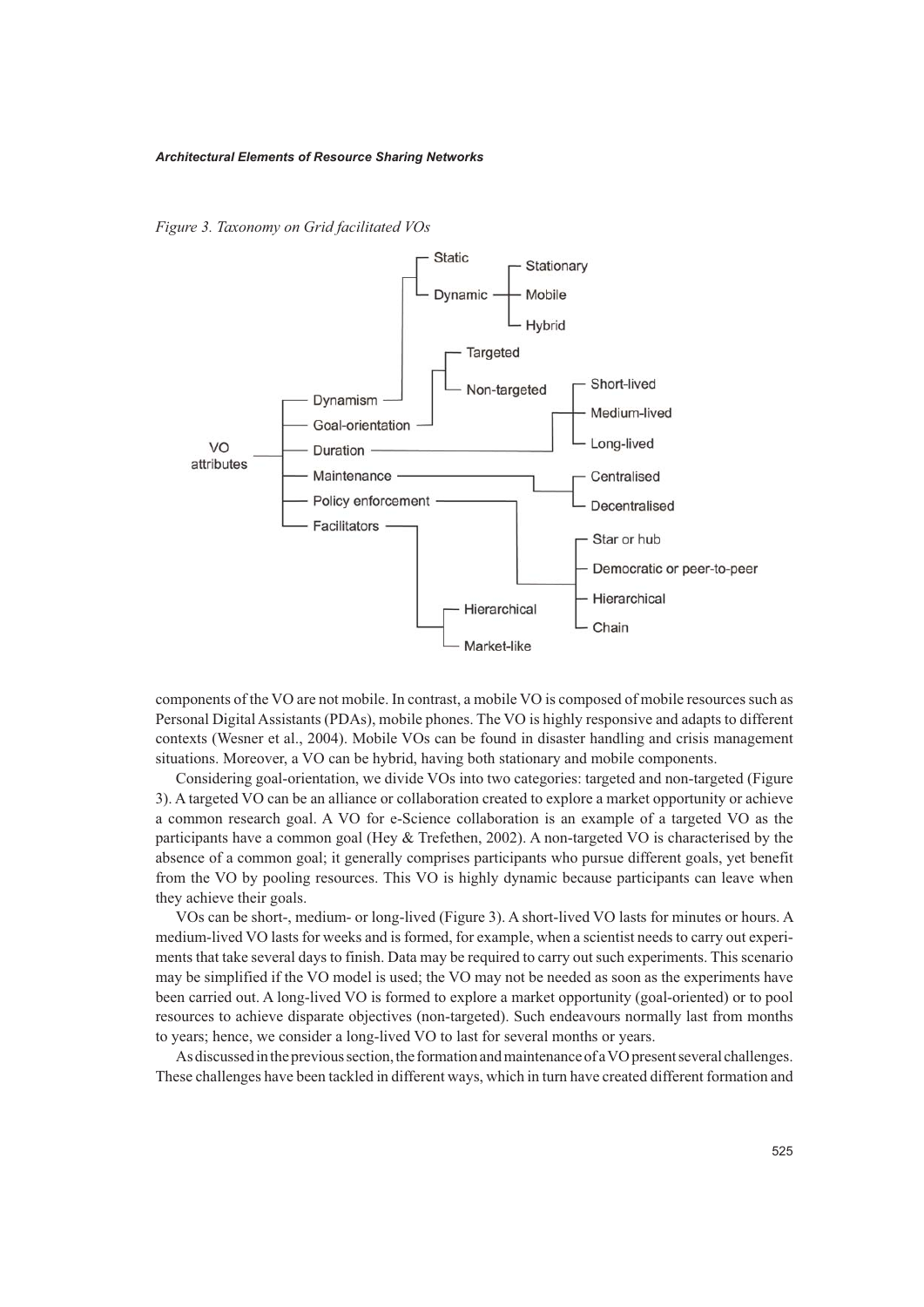maintenance approaches. We thus classify the formation and membership, or maintenance, as centralised and decentralised (Figure 3). The formation and membership of a centralised VO is controlled by a trusted third party, such as Open Science Grid (2005) or the Enabling Grids for E-SciencE (2005). OSG provides an open market where providers and users can advertise their needs and intentions; a provider or user may form a VO for a given purpose. EGEE provides a hierarchical infrastructure to enable the formation of VOs. On the other hand, in a decentralised controlled VO, no third party is responsible for enabling or controlling the formation and maintenance. This kind of VO can be complex as it can require multiple Service Level Agreements (SLAs) to be negotiated among multiple participants. In addition, the monitoring of SLAs and commitment of the members are difficult to control. The VO also needs to self-adapt when participants leave or new participants join.

Regarding the enforcement of policies, VOs can follow different approaches, such as hub or democratic. This is also referred to as topology. Katzy et al. (2005) classify VOs in terms of topology, identifying the following types: chain, star or hub, and peer-to-peer. Sairamesh et al. (2005) identify business models for VOs; the business models are analogous to topologies. However, by discussing the business models for VOs, the authors are concerned with a larger set of problems, including enforcement of policies, management, trust and security, and financial aspects. In our taxonomy, we classify the enforcement and monitoring of policies as star or hub, democratic or peer-to-peer, hierarchical, and chain (Figure 3).

Some projects such as Open Science Grid (2005) and EGEE (2005) aim to establish consortiums or clusters of organisations, which in turn allow the creation of dynamic VOs. Although not very related to the core issues of VOs, they aim to address an important problem: the establishment of trust between organisations and the means for them to look for and find potential partners. These consortiums can be classified as hierarchical and market-like (Figure 3). A market-like structure is any infrastructure that offers a market place, which organisations can join and present interests in starting a new collaboration or accepting to participate in an ongoing collaboration. These infrastructures may make use of economic models such as auctions, bartering, and bilateral negotiation.

# **A SURVEY OF EXISTING WORK**

This section describes relevant work of the proposed taxonomy in more detail. First, it describes work on a range of systems that have a decentralised architecture. Some systems present a hierarchy of scheduling whereby jobs are submitted to the root of the hierarchy or to their leaves; in either case, the jobs execute at the leaves of the hierarchical structure. Second, this section presents systems of hierarchical structure, resource brokers and meta-scheduling frameworks. During the past few years, several Gridbased resource sharing networks and other testbeds have been created. Third, we discuss the work on inter-operation between resource sharing networks. Finally, this section discusses relevant work focusing on VO issues.

## **Distributed Architecture Based Systems**

**Condor Flocking:** The flocking mechanism used by Condor (Epema et al., 1996) provides a software approach to interconnect pools of Condor resources. The mechanism requires manual configuration of sharing agreements between Condor pools. Each pool owner and each workstation owner maintains full control of when their resources can be used by external jobs.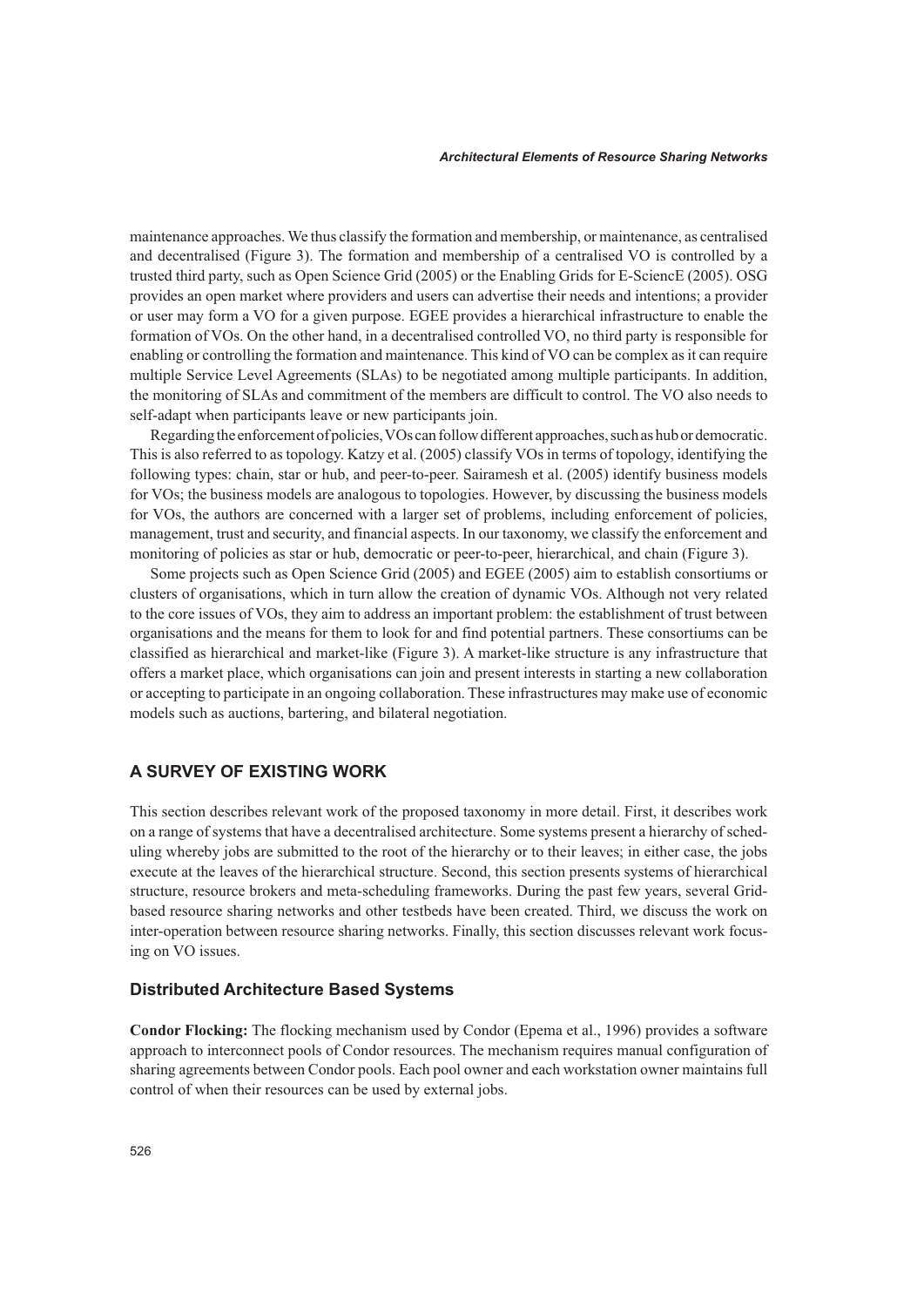The developers of Condor flocking opted for a layered design for the flocking mechanism, which enables the Condor's Central Manager (CM) (Litzkow, Livny, & Mutka, 1988) and other Condor machines to remain unmodified and operate transparently from the flock.

The basis of the flocking mechanism is formed by Gateway Machines (GW). There is at least one GW in each Condor pool. GWs act as resource brokers between pools. Each GW has a configuration file describing the subset of connections it maintains with other GWs. Periodically, a GW queries the status of its pool from the CM. From the list of resources obtained, the GW makes a list of those resources that are idle. The GW then sends this list to the other GWs to which it is connected. Periodically, the GW that received this list chooses a machine from the list, and advertises itself to the CM with the characteristics of this machine. The flocking protocol (which is a modified version of the normal Condor protocol) allows the GWs to create shadow processes that so that a submission machine is under the impression of contacting the execution machine directly.

**Self-Organizing Flock of Condors:** The original flocking scheme of Condor has the drawback that knowledge about all pools with which resources can be shared need to be known a priori before starting Condor (Epema et al., 1996). This static information poses limitations regarding the number of resources available and resource discovery. Butt et al. (2003) introduced a self-organising resource discovery mechanism for Condor, which allows pools to discover one another and resources available dynamically. The P2P network used by the flocking mechanism is based on Pastry and takes into account the network proximity. This may result in saved bandwidth in data transfer and faster communications. Experiments with this implementation considering four pools with four machines each were provided. Additionally, simulation results demonstrated the performance of the flocking mechanism when interconnecting 1,000 pools.

**Shirako:** Shirako (Irwin et al., 2006) is a system for on-demand leasing of shared networked resources across clusters. Shirako's design goals include: autonomous providers, who may offer resources to the system on a temporary basis and retain the ultimate control over them; adaptive guest applications that lease resources from the providers according to changing demand; pluggable resource types, allowing participants to include various types of resources, such as network links, storage and computing; brokers that provide guest applications with an interface to acquire resources from resource providers; and allocation policies at guest applications, brokers and providers, which define the manner resources are allocated in the system.

Shirako utilises a leasing abstraction in which authorities representing provider sites offer their resources to be provisioned by brokers to guest applications. Shirako brokers are responsible for coordinating resource allocation across provider sites. The provisioning of resources determines how much of each resource each guest application receives, when and where. The site authorities define how much resource is given to which brokers. The authorities also define which resources are assigned to serve requests approved by a broker. When a broker approves a request, it issues a ticket that can be redeemed for a lease at a site authority. The ticket specifies the type of resource, the number of resource units granted and the interval over which the ticket is valid. Sites issue tickets for their resources to brokers; the brokers' polices may decide to subdivide or aggregate tickets.

A service manager is a component that represents the guest application and uses the lease API provided by Shirako to request resources from the broker. The service manager determines when and how to redeem existing tickets, extend existing leases, or acquire new leases to meet changing demand. The system allows guest applications to renew or extend their leases. The broker and site authorities match accumulated pending requests with resources under the authorities' control. The broker prioritises requests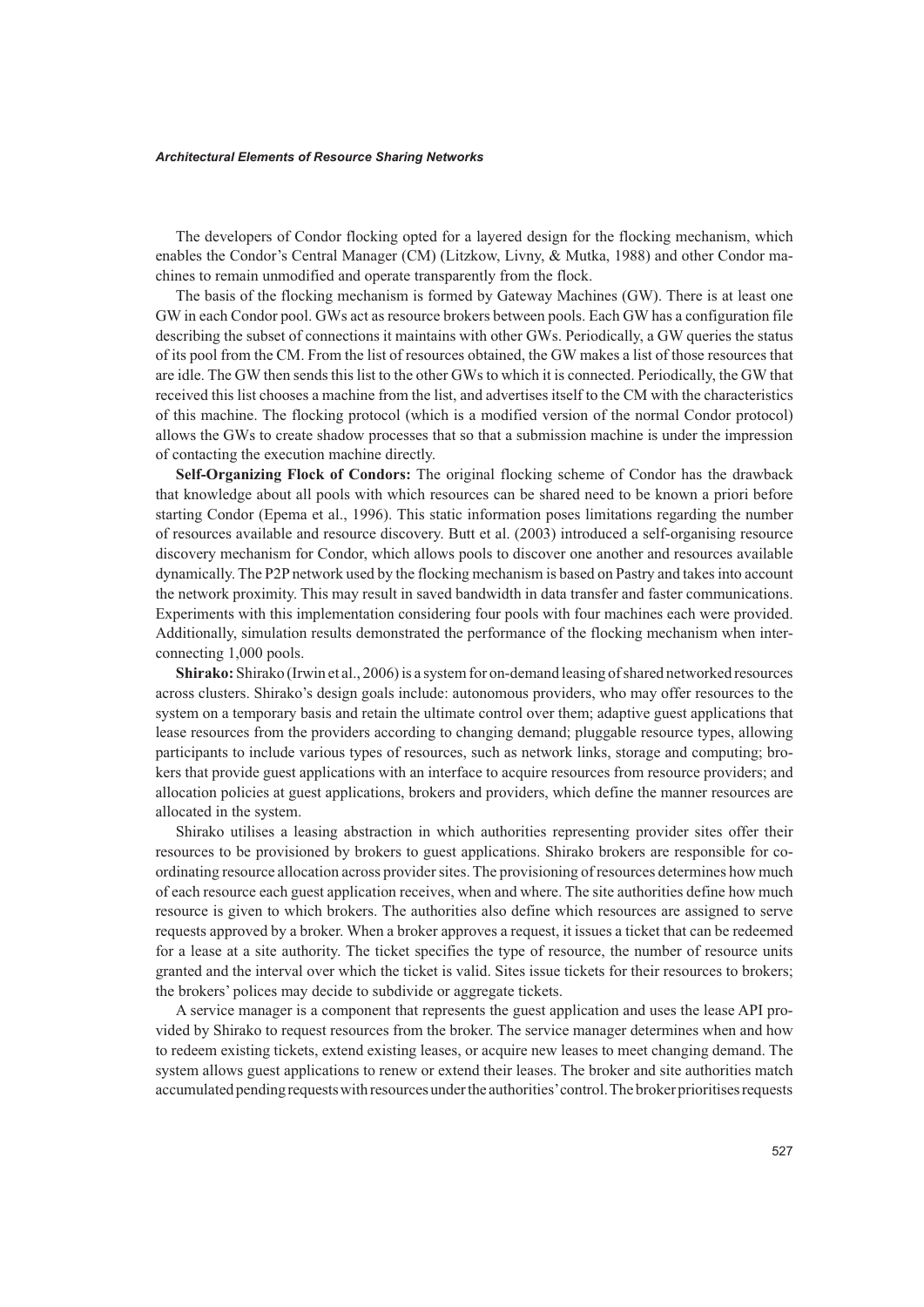and selects resource types and quantities to serve them. The site authority assigns specific resource units from its inventory to fulfill lease requests that are backed by a valid ticket. Site authorities use Cluster on Demand (Chase et al., 2003) to configure the resources allocated at the remote sites.

The leasing abstraction provided by Shirako is a useful basis to co-ordinate resource sharing for systems that create distributed virtual execution environments of networked virtual machines (Keahey et al., 2006; Ruth, Rhee, Xu, Kennell, & Goasguen, 2006; Adabala et al., 2005; Shoykhet et al., 2004).

Ramakrishnan et al. (2006) used Shirako to provide a hosting model wherein Grid deployments run in multiple-site containers isolated from one another. An Application Manager (AM), which is the entry point of jobs from a VO or Grid, interacts with a Grid Resource Oversight Coordinator (GROC) to obtain a recommendation of a site to which jobs can be submitted. The hosting model uses Shirako's leasing core. A GROC performs the functions of leasing resources from computing sites and recommending sites for task submission. At the computing site, Cluster on Demand is utilised to provide a virtual cluster used to run Globus 4 along with Torque/MAUI.

**VioCluster:** VioCluster is a system that enables dynamic machine trading across clusters of computers (Ruth, McGachey, & Xu, 2005). VioCluster introduces the idea of virtual domain. A virtual domain, originally comprising its physical domain of origin (i.e. a cluster of computers), can grow in the number of computing resources, thus dynamically allocating resources from other physical domains according to the demands of its user applications.

VioCluster presents two important system components: the creation of dynamic virtual domains and the mechanism through which resource sharing is negotiated. VioCluster uses machine and network virtualisation technology to move machines between domains. Each virtual domain has a broker that interacts with other domains. A broker has a borrowing policy and a lending policy. The borrowing policy determines under which circumstances the broker will attempt to obtain more machines. The lending policy governs when it is willing to let another virtual domain make use of machines within its physical domain.

The broker represents a virtual domain when negotiating trade agreements with other virtual domains. It is the broker's responsibility to determine whether trades should occur. The policies for negotiating the resources specify: the reclamation, that is, when the resources will be returned to their home domain; machine properties, which represent the machines to be borrowed; and the machines' location as some applications require communication. The borrowing policy must be aware of the communication requirements of user applications.

Machine virtualisation simplifies the transfer of machines between domains. When a machine belonging to a physical domain B is borrowed by a virtual domain A, it is utilised to run a virtual machine. This virtual machine matches the configuration of the machines in physical domain A. Network virtualisation enables the establishment of virtual network links connecting the new virtual machine to the nodes of domain A. For the presented prototype, PBS is used to manage the nodes of the virtual domain. PBS is aware of the computers' heterogeneity and never schedules jobs on a mixture of virtual and physical machines. The size of the work queue in PBS was used as a measure of the demand within a domain.

**OurGrid:** OurGrid (Andrade et al., 2003) is a resource sharing system organised as a P2P network of sites that share resources equitably in order to form a Grid to which they all have access. OurGrid was designed with the goal of easing the assembly of Grids, thus it provides connected sites with access to the Grid resources with a minimum of guarantees needed. OurGrid is used to execute Bag-of-Tasks (BoT) applications. BoT are parallel applications composed of a set of independent tasks that do not communicate with one another during their execution. In contrast to other Grid infrastructures, the system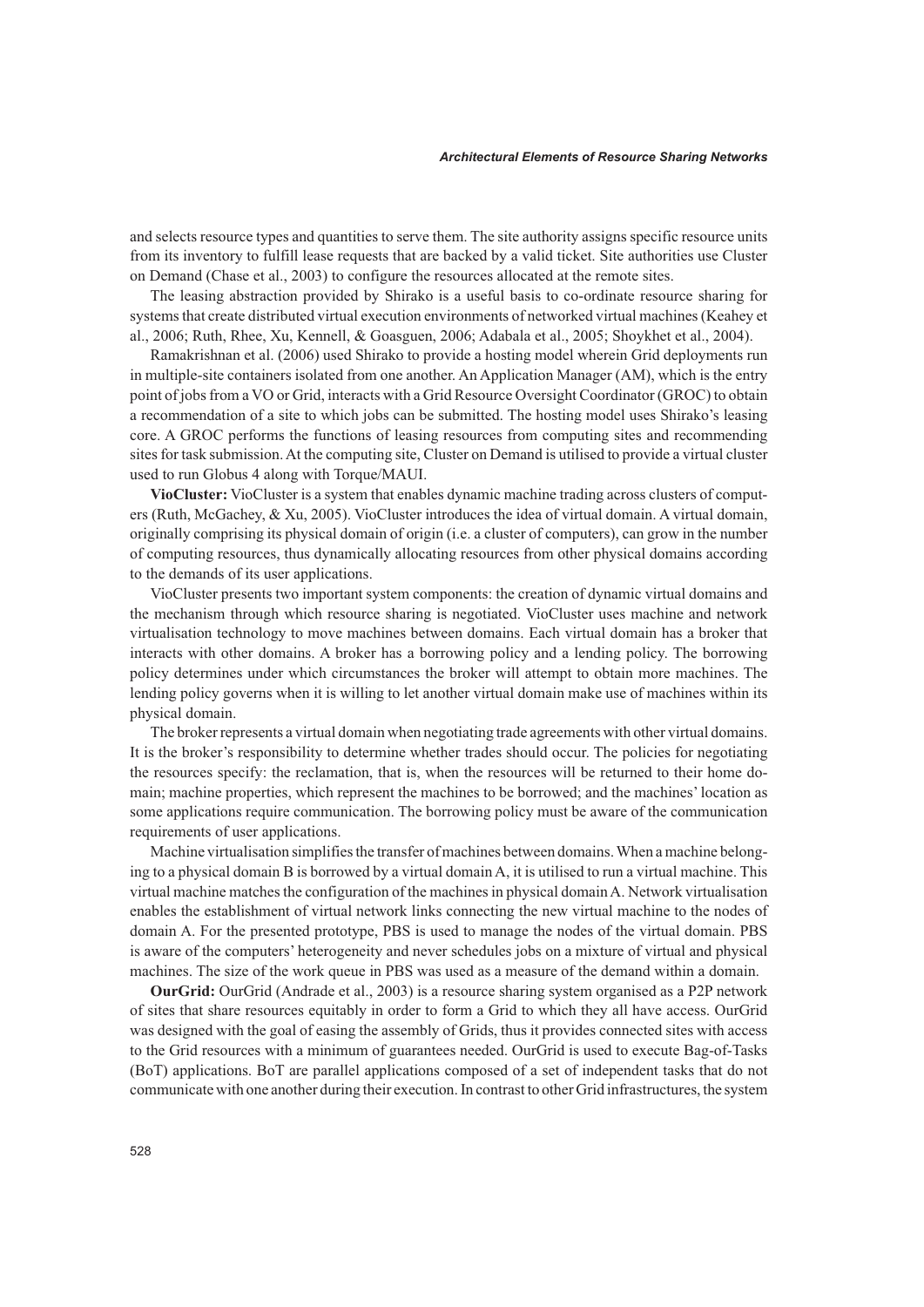does not require offline negotiations if a resource owner wants to offer her resources to the Grid.

OurGrid uses a resource exchange mechanism termed network of favours. A participant A is doing a favour to participant B when A allows B to use her resources. According to the network of favours, every participant does favours to other participants expecting the favours to be reciprocated. In conflicting situations, a participant prioritises those who have done favours to it in the past. The more favours a participant does, the more it expects to be rewarded. The participants locally account their favours and cannot profit from them in another way than expecting other participants to do them some favours. Detailed experiments have demonstrated the scalability of the network of favours (Andrade et al., 2007), showing that the larger the network becomes, the more fair the mechanism performs.

The three participants in the OurGrid's resource sharing protocol are clients, consumers, and providers. A client requires access to the Grid resources to run her applications. The consumer receives requests from the client to find resources. When the client sends a request to the consumer, the consumer first finds the resources able to serve the request and then executes the tasks on the resources. The provider manages the resources shared in the community and provides them to consumers.

**Delegated Matchmaking:**Iosup et al. (2007) introduced a matchmaking protocol in which a computing site binds resources from remote sites to its local environment. A network of sites, created on top of the local cluster schedulers, manages the resources of the interconnected Grids. Sites are organised according to administrative and political agreements so that parent-child links can be established. Then, a hierarchy of sites is formed with the Grid clusters at the leaves of the hierarchy. After that, supplementary to the hierarchical links, sibling links are established between sites that are at the same hierarchical level and operate under the same parent site. The proposed delegated matchmaking mechanism enables requests for resources to be delegated up and down the hierarchy thus achieving a decentralised network.

The architecture is different from work wherein a scheduler forwards jobs to be executed on a remote site. The main idea of the matchmaking mechanism is to delegate ownership of resources to the user who requested them through this network of sites, and add the resources transparently to the user's local site. When a request cannot be satisfied locally, the matchmaking mechanism adds remote resources to the user's site. This simplifies security issues since the mechanism adds the resources to the trusted local resource pool. Simulation results show that the mechanism leads to an increase in the number of requests served by the interconnected sites.

**Grid Federation:**Ranjan et al. (2005) proposed a system that federates clusters of computers via a shared directory. Grid Federation Agents (GFAs), representing the federated clusters, post quotes about idle resources (i.e. a claim stating that a given resource is available) and, upon the arrival of a job, query the directory to find a resource suitable to execute the job. The directory is a shared-space implemented as a Distributed Hash Table (DHT) P2P network that can match quotes and user requests (Ranjan et al., 2008).

An SLA driven co-ordination mechanism for Grid superscheduling has also been proposed (Ranjan et al., 2006). GFAs negotiate SLAs and redirect requests through a Contract-Net protocol. GFAs use a greedy policy to evaluate resource requests. A GFA is a cluster resource manager and has control over the cluster's resources. GFAs engage into bilateral negotiations for each request they receive, without considering network locality.

**Askalon:**Siddiqui et al. (2006) introduced a capacity planning architecture with a three-layer negotiation protocol for advance reservation on Grid resources. The architecture is composed of allocators that make reservations of individual nodes and co-allocators that reserve multiple nodes for a single Grid application. A co-allocator receives requests from users and generates alternative offers that the user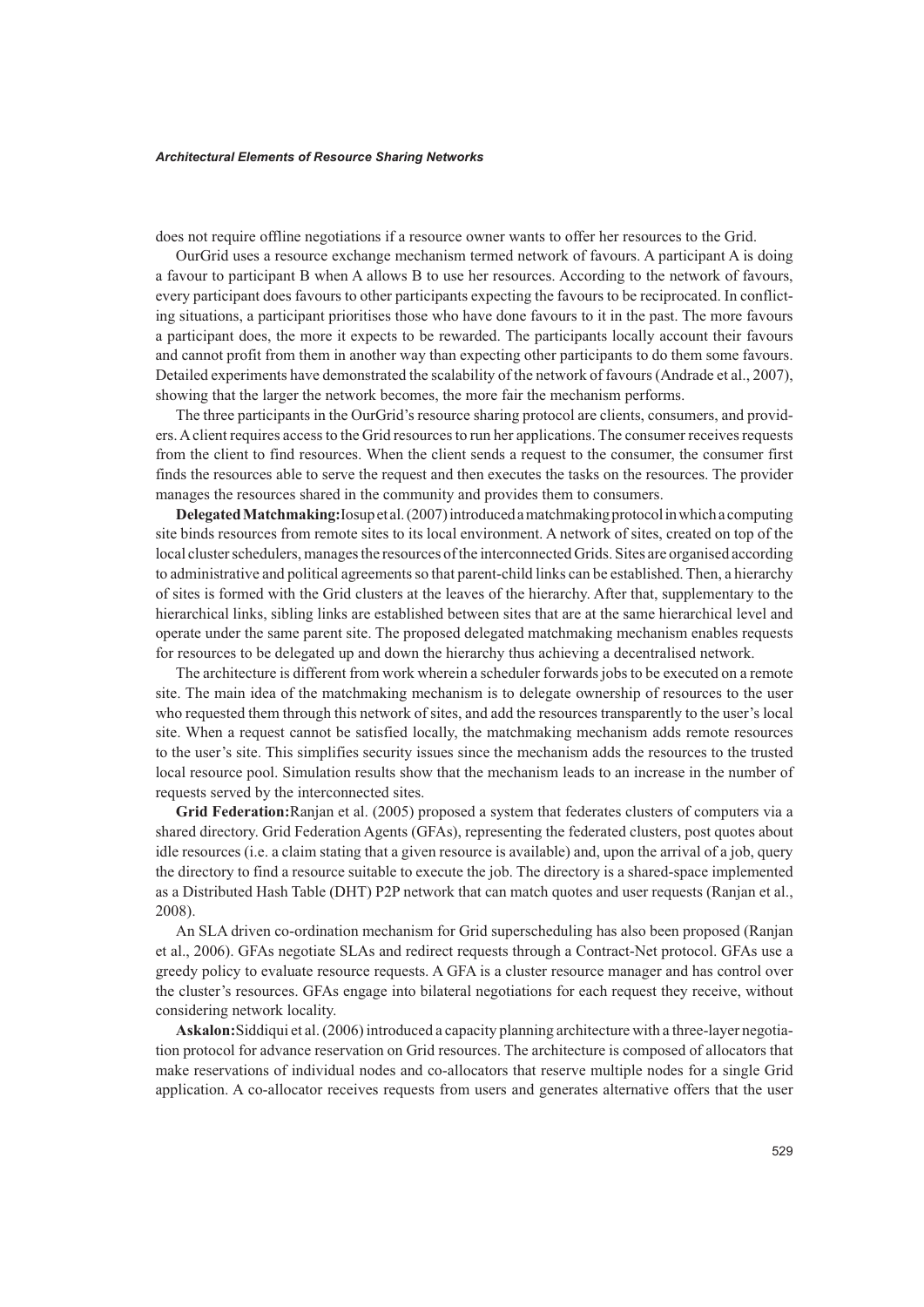can utilise to run her application. A co-allocation request can comprise a set of allocation requests, each allocation request corresponding to an activity of the Grid application. A workflow with a list of activities is an example of Grid application requiring co-allocation of resources. Co-allocators aim to agree on Grid resource sharing. The proposed co-ordination mechanism produces contention-free schedules either by eliminating conflicting offers or by lowering the objective level of some of the allocators.

**GRUBER/DI-GRUBER:**Dumitrescu et al. (2005) highlighted that challenging usage policies can arise in VOs that comprise participants and resources from different physical organisations. Participants want to delegate access to their resources to a VO, while maintaining such resources under the control of local usage policies. They seek to address the following issues:

- How usage policies are enforced at the resource and VO levels.
- What mechanisms are used by a VO to ensure policy enforcement.
- How the distribution of policies to the enforcement points is carried out.
- How policies are made available to VO job and data planners.

They have proposed a policy management model in which participants can specify the maximum percentage of resources delegated to a VO. A VO in turn can specify the maximum percentage of resource usage it wishes to delegate to a given VO's group. Based on this model above, they have proposed a Grid resource broker termed GRUBER (Dumitrescu & Foster, 2005). GRUBER architecture is composed of four components, namely:

- Engine: which implements several algorithms to detect available resources.
- Site monitoring: is one of the data providers for the GRUBER engine. It is responsible for collecting data on the status of Grid elements.
- Site selectors: consist of tools that communicate with the engine and provide information about which sites can execute the jobs.
- Queue manager: resides on the submitting host and decides how many jobs should be executed and when.

Users who want to execute jobs, do so by sending them to submitting hosts. The integration of existing external schedulers with GRUBER is made in the submitting hosts. The external scheduler utilises GRUBER either as the queue manager that controls the start time of jobs and enforces VO policies, or as a site recommender. The second case is applicable if the queue manager is not available.

DI-GRUBER, a distributed version of GRUBER, has also been presented (Dumitrescu, Raicu, & Foster, 2005). DI-GRUBER works with multiple decision points, which gather information to steer resource allocations defined by Usage Service Level Agreements (USLAs). These points make decisions on a per-job basis to comply with resource allocations to VO groups. Authors advocated that 4 to 5 decision points are enough to handle the job scheduling of a Grid 10 times larger than Grid3 at the time the work was carried out (Dumitrescu, Raicu, & Foster, 2005).

**Other important work:**Balazinska et al. (2004) have proposed a load balancing mechanism for Medusa. Medusa is a stream processing system that allows the migration of stream processing operators from overloaded to under-utilised resources. The request offloading is performed based on the marginal cost of the request. The marginal cost for one participant is given by the increase (decrease) in the cost curve given by the acceptance (removal) of the request from the requests served by the participant.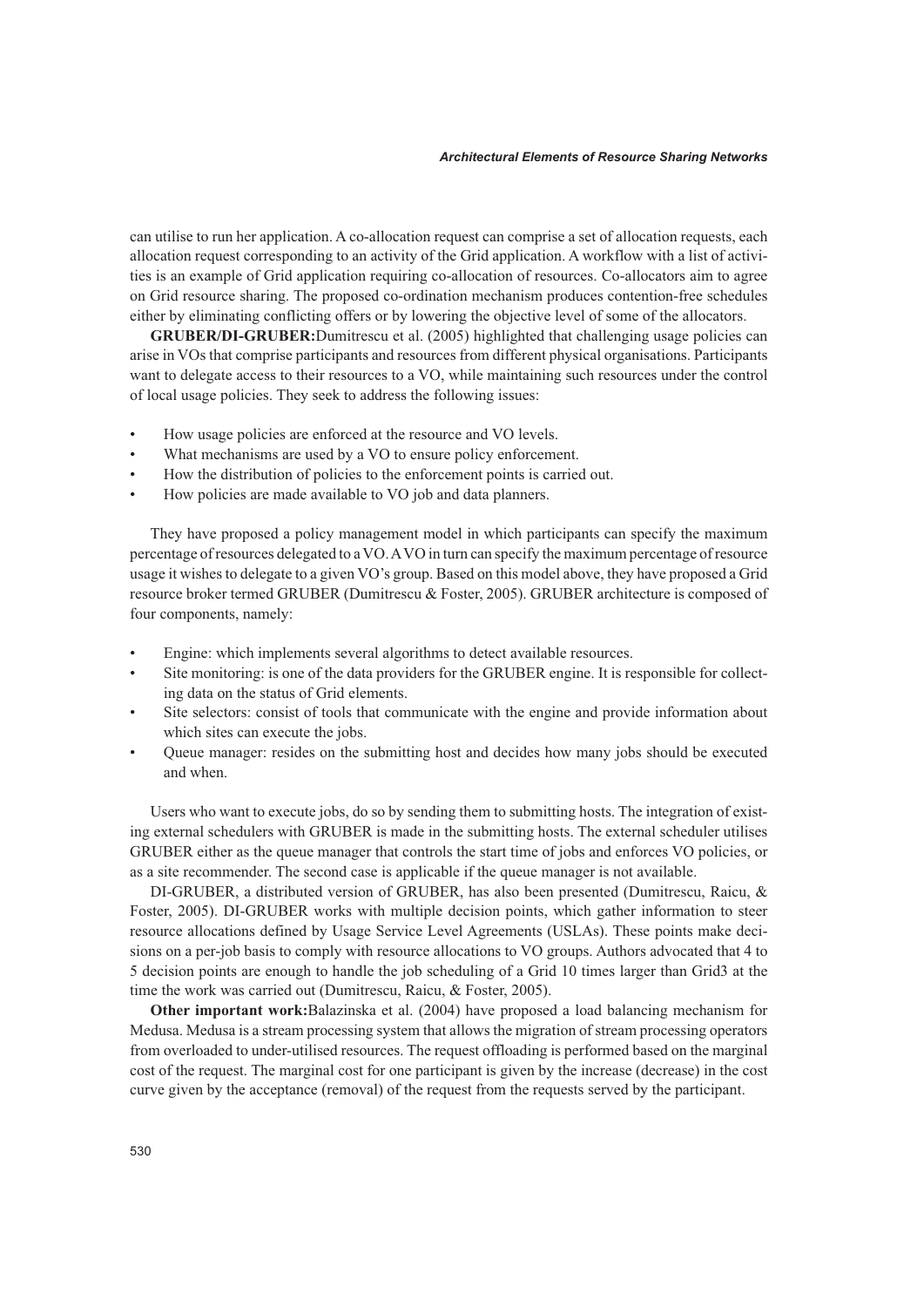NWIRE (Schwiegelshohn & Yahyapour, 1999) links various resources to a metacomputing system, also termed meta-system. It also enables the scheduling in these environments. A meta-system comprises interconnected MetaDomains. Each MetaDomain is managed by a MetaManager that manages a set of ResourceManagers. A ResourceManager interfaces the scheduler at the cluster level. The MetaManager permanently collects information about all of its resources. It handles all requests inside its MetaDomain and works as a resource broker to other MetaDomains. In this way, requests received by a MetaManager can be submitted either by users within its MetaDomain or by other MetaManagers. Each MetaManager contains a scheduler that maps requests for resources to a specific resource in its MetaDomain.

Grimme et al. (2008) have presented a mechanism for collaboration between resource providers by means of job interchange though a central job pool. According to this mechanism, a cluster scheduler adds to the central pool jobs that cannot be started immediately. After scheduling local jobs, a local scheduler can schedule jobs from the central pool if resources are available.

Dixon et al. (2006) have provided a tit-for-tat or bartering mechanism based on local, non-transferable currency for resource allocation in large-scale distributed infrastructures such as PlanetLab. The currency is maintained locally within each domain in the form of credit given to other domains for providing resources in the past. This creates pair-wise relationships between administrative domains. The mechanism resembles OurGrid's network of favours (Andrade et al., 2003). The information about exchanged resources decays with time, so that recent behaviour is more important. Simulation results showed that, for an infrastructure like PlanetLab, the proposed mechanism is more fair than the free-for-all approach currently adopted by PlanetLab.

Graupner et al. (2002) have introduced a resource control architecture for federated utility data centres. In this architecture, physical resources are grouped in virtual servers and services are mapped to virtual servers. The meta-system is the upper layer implemented as an overlay network whose nodes contain descriptive data about the two layers below. Allocations change according to service demand, which requires to the control algorithms to be reactive and deliver quality solutions. The control layer performs allocation of services to virtual server environments and its use has been demonstrated by a capacity control example for a homogeneous Grid cluster.

## **Hierarchical Systems, Brokers and Meta-Scheduling**

This section describes some systems that are organised in a hierarchical manner. We also describe work on Grid resource brokering and frameworks that can be used to build meta-schedulers.

**Computing Center Software (CCS):** CCS (Brune, Gehring, Keller, & Reinefeld, 1999) is a system for managing geographically distributed high-performance computers. It consists of three components, namely: the CCS, which is a vendor-independent resource management software for local HPC systems; the Resource and Service Description (RSD), used by the CCS to specify and map hardware and software components of computing environments; and the Service Coordination Layer (SCL), which co-ordinates the use of resources across computing sites.

The CCS controls the mapping and scheduling of interactive and parallel jobs on massively parallel systems. It uses the concept of island, wherein each island has components for user interface, authorisation and accounting, scheduling of user requests, access to the physical parallel system, system control, and management of the island. At the meta-computing level, the Center Resource Manager (CRM) exposes scheduling and brokering features of the islands. The CRM is a management tool atop the CCS islands. When a user submits an application, the CRM maps the user request to the static and dynamic informa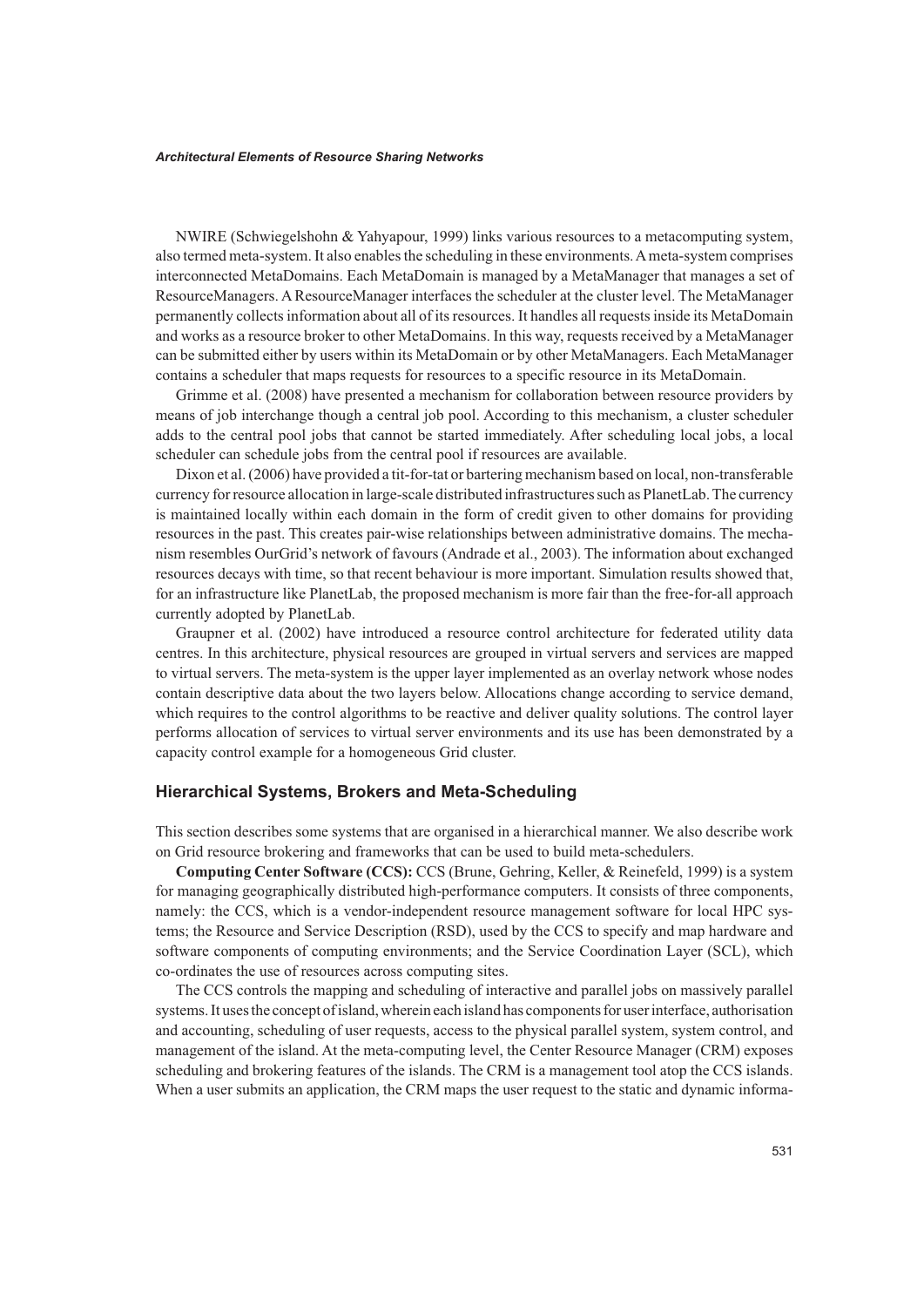tion on resources available. Once the resources are found, CRM requests the allocation of all required resources at all the islands involved. If not all resources are available, the CRM either re-schedules the request or rejects it. Center Information Server (CIS) is a passive component that contains information about resources and their statuses, and is analogous to Globus Metacomputing Directory Service (MDS) (Foster & Kesselman, 1997). It is used by the CRM to obtain information about resources available.

The Service Co-ordination Layer (SCL) is located one level above the local resource management systems. The SCL co-ordinates the use of resources across the network of islands. It is organised as a network of co-operating servers, wherein each server represents one computing centre. The centres determine which resources are made available to others and retain full autonomy over them.

**EGEE Workload Management System (WMS):** EGEE WMS (Vázquez-Poletti, Huedo, Montero, & Llorente, 2007) has a semi-centralised architecture. One or more schedulerscan be installed in the Grid infrastructure, each providing scheduling functionality for a group of VOs. The EGEE WMS components are: The User Interface (UI) from where the user dispatches the jobs; the Resource Broker (RB), which uses Condor-G (Frey, Tannenbaum, Livny, Foster, & Tuecke, 2001); the Computing Element (CE), which is the cluster front-end; the Worker Nodes (WNs), which are the cluster nodes; the Storage Element (SE), used for job files storage; and the Logging and Bookkeeping service (LB) that registers job events.

**Condor-G:** Condor-G (Frey et al., 2001) leverages software from Globus and Condor (Frey et al., 2001) and allows users to utilise resources spanning multiple domains as if they all belong to one personal domain. Although Condor-G can be viewed as a resource broker itself (Venugopal, Nadiminti, Gibbins, & Buyya, 2008), it can also provide a framework to build meta-schedulers.

The GlideIn mechanism of Condor-G is used to start a daemon process on a remote resource. The process uses standard Condor mechanisms to advertise the resource availability to a Condor collector process, which is then queried by the Scheduler to learn about available resources. Condor-G uses Condor mechanisms to match locally queued jobs to the resources advertised by these daemons and to execute them on those resources. Condor-G submits an initial GlideIn executable (a portable shell script), which in turn uses GSI-authenticated GridFTP to retrieve the Condor executables from a central repository. By submitting GlideIns to all remote resources capable of serving a job, Condor-G can guarantee optimal queuing times to user applications.

**Gridbus Broker:** Gridbus Grid resource broker (Venugopal et al., 2008) is user-centric broker that provides scheduling algorithms for both computing- and data-intensive applications. In Gridbus, each user has her own broker, which represents the user by (i) selecting resources that minimise the user's quality of service constraints such as execution deadline and budget spent; (ii) submitting jobs to remote resources; and (iii) copying input and output files. Gridbus interacts with various Grid middleware's (Venugopal et al., 2008).

**Gridway:** GridWay (Huedo, Montero, & Llorente, 2004) is a Globus based resource broker that provides a framework for execution of jobs in a 'submit and forget' fashion. The framework performs job submission and execution monitoring. Job execution adapts itself to dynamic resource conditions and application demands in order to improve performance. The adaptation is performed through application migration following performance degradation, sophisticated resource discovery, requirements change, or remote resource failure.

The framework is modular wherein the following modules can be set on a per-job basis: resource selector, performance degradation evaluator, prolog, wrapper and epilog. The name of the first two modules or steps are intuitive, so we describe here only the last three. During prolog, the component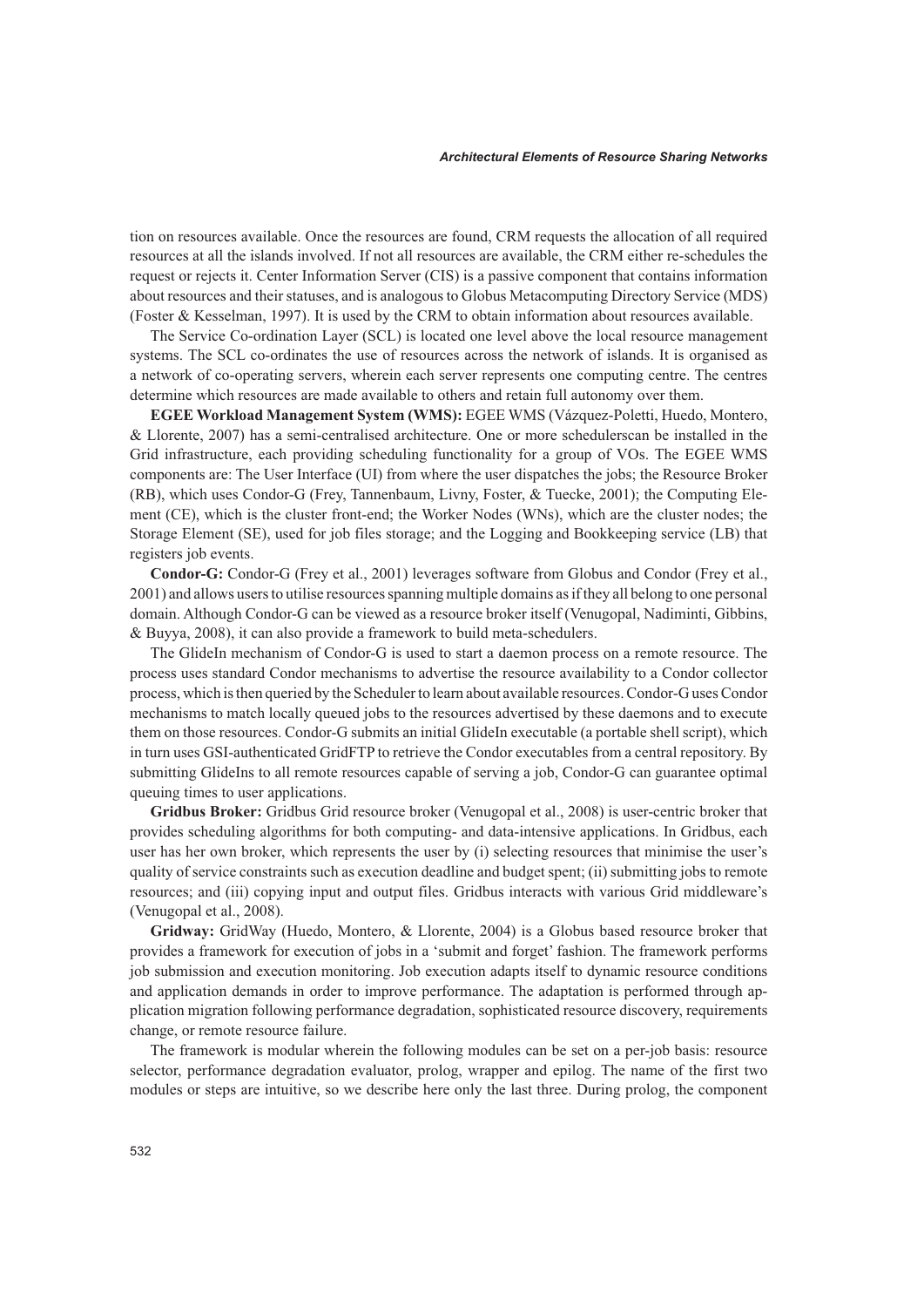responsible for job submission (i.e. submission manager) submits the prolog executable, which configures the remote system and transfers executable and input files. In the case of restart of an execution, the prolog also transfers restart files. The wrapper executable is submitted after prolog and wraps the actual job in order to obtain its exit code. The epilog is a script that transfers the output files and cleans the remote resource.

GridWay also enables the deployment of virtual machines in a Globus Grid (Rubio-Montero, Huedo, Montero, & Llorente, 2007). The scheduling and selection of suitable resources is performed by Grid-Way whereas a virtual workspace is provided for each Grid job. A pre-wrapper phase is responsible for performing advanced job configuration routines, whereas the wrapper script starts a virtual machine and triggers the application job on it.

**KOALA:**Mohamed and Epema (in press) have presented the design and implementation of KOALA, a Grid scheduler that supports resource co-allocation. KOALA Grid scheduler interacts with cluster batch schedulers for the execution of jobs. The work proposes an alternative to advance reservation at local resource managers, when reservation features are not available. This alternative allows processors to be allocated from multiple sites at the same time.

**SNAP-Based Community Resource Broker:** The Service Negotiation and Acquisition Protocol (SNAP)-based community resource broker uses an interesting three-phase commit protocol. SNAP is proposed because traditional advance reservation facilities cannot cope with the fact that information availability may change between the moment at which resource availability is queried and the time when the reservation of resources is actually performed (Haji, Gourlay, Djemame, & Dew, 2005). The three phases of SNAP protocol consist of (i) a step in which resource availability is queried and probers are deployed, which inform the broker in case the resource status changes; (ii) then, the resources are selected and reserved; and (iii) after that, the job is deployed on the reserved resources.

**Platform Community Scheduler Framework (CSF):** CSF (2003) provides a set of tools that can be utilised to create a Grid meta-scheduler or a community scheduler. The meta-scheduler enables users to define the protocols to interact with resource managers in a system independent manner. The interface with a resource manager is performed via a component termed Resource Manager (RM) Adapter. A RM Adapter interfaces a cluster resource manager. CSF supports the GRAM protocol to access the services of the resource managers that do not support the RM Adapter interface.

Platform's LSF and MultiCluster products leverage the CSF to provide a framework for implementing meta-scheduling. Grid Gateway is an interface that integrates Platform LSF and CSF. A scheduling plug-in for Platform LSF scheduler decides which LSF jobs are forwarded to the meta-scheduler. This decision is based on information obtained from an information service provided by the Grid Gateway. When a job is forwarded to the meta-scheduler, the job submission and monitoring tools dispatch the job and query its status information through the Grid Gateway. The Grid Gateway uses the job submission, monitoring and reservation services from the CSF. Platform MultiCluster also allows multiple clusters using LSF to forward jobs to one another transparently to the end-user.

**Other important work:** Kertész et al. (2008) introduced a meta-brokering system in which the metabroker, invoked through a Web portal, submits jobs, monitors job status and copies output files using brokers from different Grid middleware, such as NorduGrid Broker and EGEE WMS.

Kim and Buyya (2007) tackle the problem of fair-share resource allocation in hierarchical VOs. They provide a model for hierarchical VO environments based on a resource sharing policy; and provide a heuristic solution for fair-share resource allocation in hierarchical VOs.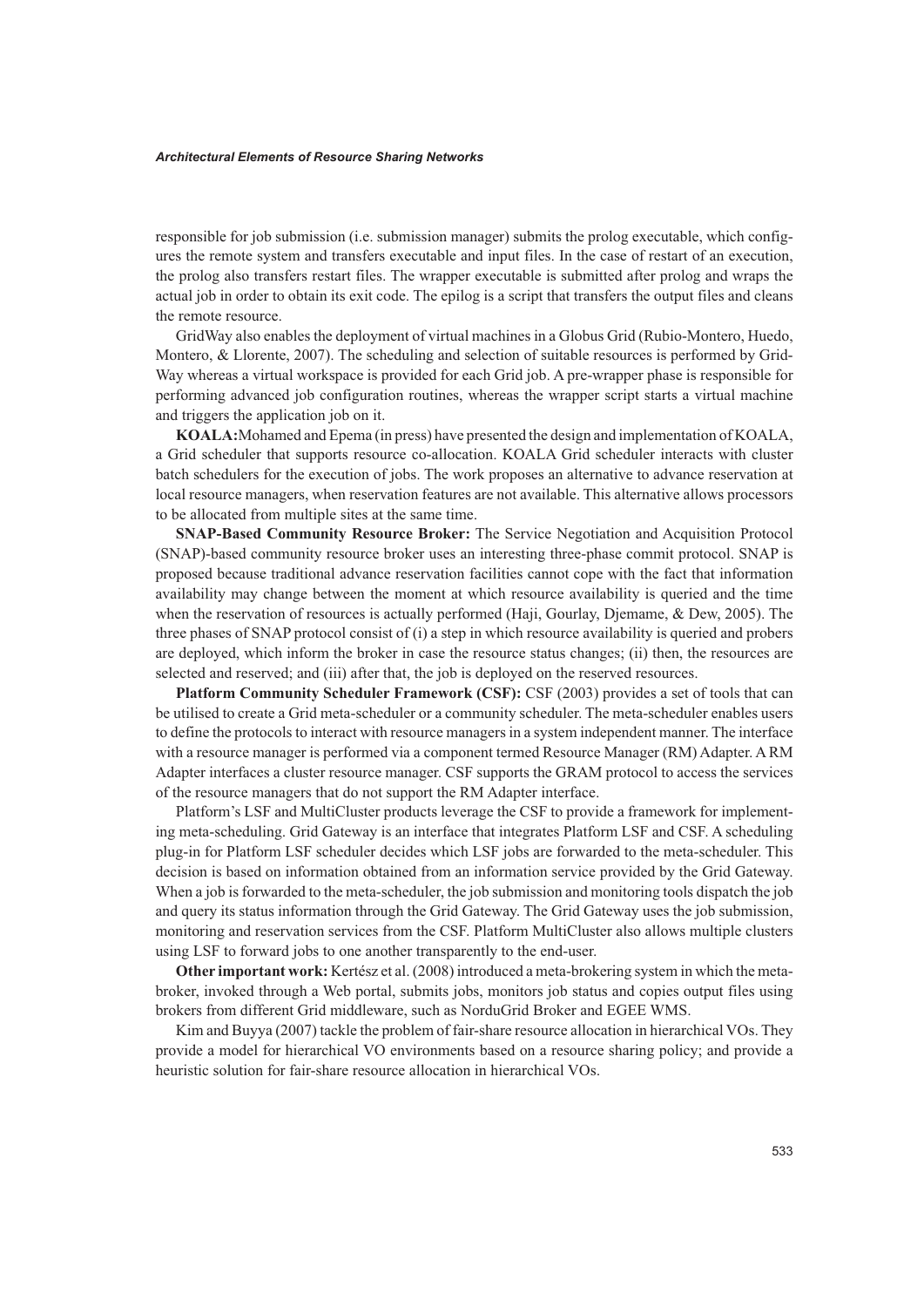## **Inter-Operation of Resource Sharing Networks**

Relevant work on the attempts to enable inter-operation between resource sharing networks is discussed in this section.

**PlanetLab:** PlanetLab (Peterson et al., 2006) is a large-scale testbed that enables the creation of slices, that is, distributed environments based on virtualisation technology. A slice is a set of virtual machines, each running on a unique node. The individual virtual machines that make up a slice contain no information about the other virtual machines in the set and are managed by the service running in the slice. Each service deployed on PlanetLab runs on a slice of PlanetLab's global pool of resources. Multiple slices can run concurrently and each slice is like a network container that isolates services from other containers.

The principals in PlanetLab are:

- **Owner:** organisation that hosts (owns) one or more PlanetLab nodes.
- User: researcher who deploys a service on a set of PlanetLab nodes.
- **PlanetLab Consortium (PLC):** centralised trusted intermediary that manages nodes on behalf of a group of owners and creates slices on those nodes on behalf of a group of users.

When PLC acts as a Slice Authority (SA), it maintains the state of the set of system-wide slices for which the PLC is responsible. The SA provides an interface through which users register themselves, create slices, bind users to slices, and request the slice to be instantiated on a set of nodes. PLC, acting as a Management Authority (MA), maintains a server that installs and updates the software running on the nodes it manages and monitors these nodes for correct behavior, taking appropriate action when anomalies and failures are detected. The MA maintains a database of registered nodes. Each node is affiliated with an organization (owner) and is located at a site belonging to the organization. MA provides an interface used by node owners to register their nodes with the PLC and allows users and slices authorities to obtain information about the set of nodes managed by the MA.

PlanetLab's architecture has evolved to enable decentralised control or federations of PlanetLabs (Peterson et al., 2006). The PLC has been split into two components namely the MA and SA, which allow PLC-like entities to evolve these two components independently. Therefore, autonomous organisations can federate and define peering relationships with each other. For example, peering relationships with other infrastructure is one of the goals of PlanetLab Europe (2008). A resource owner may choose a MA to which it wants to provide resources. MAs, in turn, may blacklist particular SAs. A SA may trust only certain MAs to provide it with the virtual machines it needs for its users. This enables various types of agreements between SAs and MAs.

It is also important to mention that Ricci et al. (2006) have discussed issues related to the design of a general resource allocation interface that is sufficiently wide for allocators in a large variety of current and future testbeds. An allocator is a component that receives as input the users' abstract description for the required resources and the resource status from a resource discoverer and produces allocations performed by a deployment service. The goal of an allocator is to allow users to specify characteristics of their slice in high-level terms and find resources to match these requirements. Authors have described their experience in designing PlanetLab and Emulab and among several important issues, they have advocated that: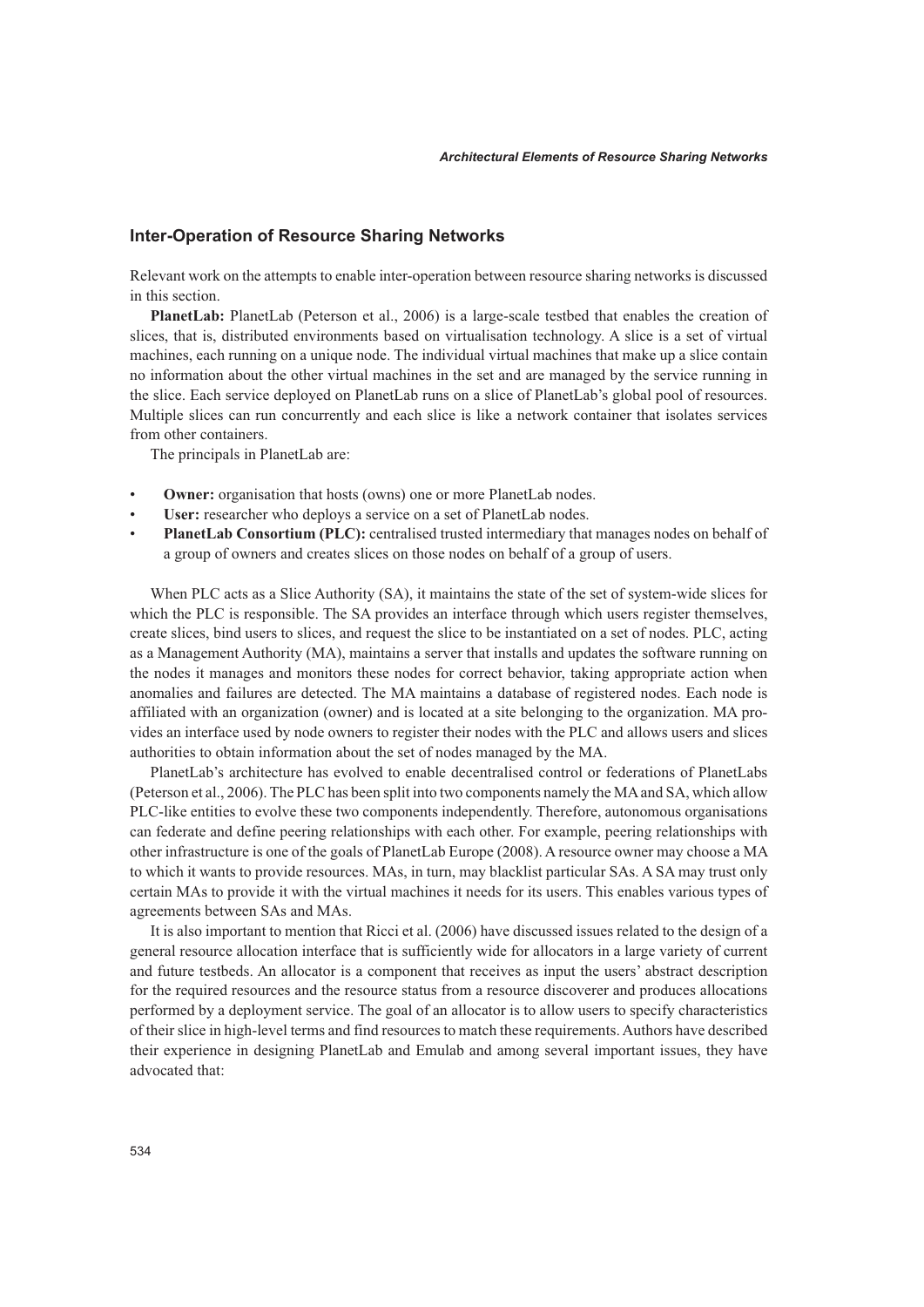- In future infrastructures, several allocators may co-exist and it might be difficult for them to coexist without interfering into one another;
- With the current proportional-share philosophy of PlanetLab, where multiple management services can co-exist, allocators do not have guarantees over any resources;
- Thus, co-ordination between the allocators may be required.

**Grid Interoperability Now - Community Group (GIN-CG):** GIN-CG (2006) has been working on providing interoperability between Grids by developing components and adapters that enable secure and standard job submissions, data transfers, and information queries. These efforts provide the basis for load management across Grids by facilitating standard job submission and request redirection. They also enable secure access to resources and data across Grids. Although GIN-CG's efforts are relevant, its members also highlight the need for common allocation and brokering of resources across Grids.2

**InterGrid:** Assunção et al. (2008) have proposed an architecture and policies to enable the interoperation of Grids. This set of architecture and policies is termed as the InterGrid. InterGrid is inspired by the peering agreements between Internet Service Providers (ISPs). The Internet is composed of competing ISPs that agree to allow traffic into one another's networks. These agreements between ISPs are commonly termed as peering and transit arrangements (Metz, 2001).

In the InterGrid, a Resource Provider (RP) contributes a share of computational resources, storage resources, networks, application services or other type of resource to a Grid in return for regular payments. An RP has local users whose resource demands need to be satisfied, yet it delegates provisioning rights over spare resources to an InterGrid Gateway (IGG) by providing information about the resources available in the form of free time slots (Assunção & Buyya, 2008). A free time slot includes information about the number of resources available, their configuration and time frame over which they will be available. The control over resource shares offered by providers is performed via a container model, in which the resources are used to run virtual machines. Internally, each Grid may have a resource management system organised in a hierarchical manner. However, for the sake of simplicity, experimental results consider that RPs delegate provisioning rights directly to an IGG (Assunção & Buyya, in press).

A Grid has pre-defined peering arrangements with other Grids, managed by IGGs and, through which they co-ordinate the use of resources of the InterGrid. An IGG is aware of the terms of the peering with other Grids; provides Grid selection capabilities by selecting a suitable Grid able to provide the required resources; and replies to requests from other IGGs. The peering arrangement between two Grids is represented as a contract. Request redirection policies determine which peering Grid is selected to process a request and at what price the processing is performed (Assunção & Buyya, in press).

**Other important work:** Boghosian et al. (2006) have performed experiments using resources from more than one Grid for three projects, namely Nektar, SPICE and Vortonics. The applications in these three projects require massive numbers of computing resources only achievable through Grids of Grids. Although resources from multiple Grids were used during the experiments, they emphasised that several human interactions and negotiations are required in order to use federated resources. The authors highlighted that even if interoperability at the middleware level existed, it would not guarantee that the federated Grids can be utilised for large-scale distributed applications because there are important additional requirements such as compatible and consistent usage policies, automated advanced reservations and co-scheduling.

Caromel et al. (2007) have proposed the use of a P2P network to acquire resources dynamically from a Grid infrastructure (i.e. Grid'5000) and desktop machines in order to run compute intensive applica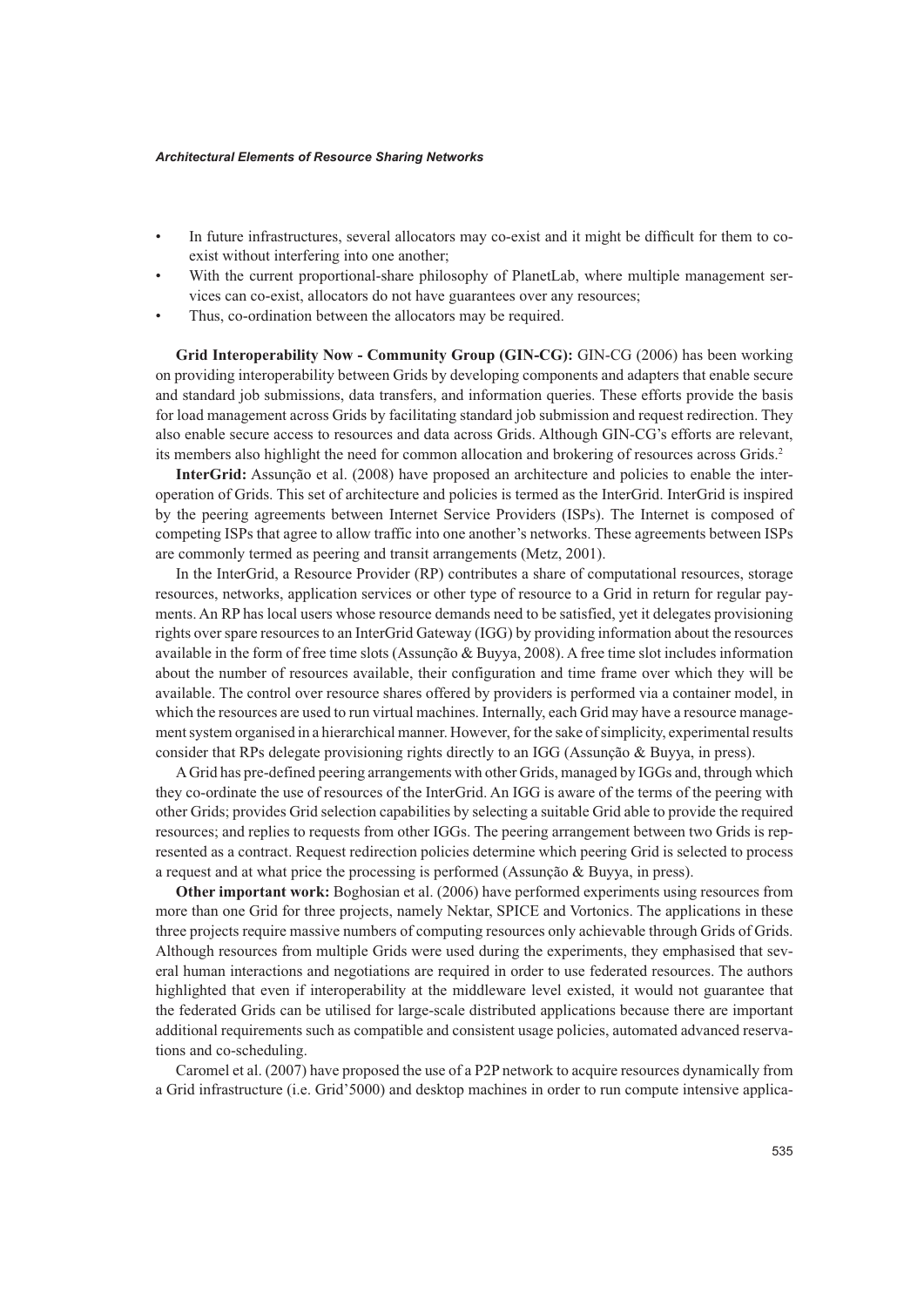tions. The communication between the P2P network and Grid'5000 is performed through SSH tunnels. Moreover, the allocation of nodes for the P2P network uses the deployment framework of ProActive by deploying Java Virtual Machines on the allocated nodes.

In addition to GIN-CG's efforts, other Grid middleware interoperability approaches have been presented. Wang et al. (2007) have described a gateway approach to achieve interoperability between gLite (2005) (the middleware used in EGEE) and CNGrid GOS (2007) (the middleware of the Chinese National Grid (2007)). The work focuses on job management interoperability, but also describes interoperability between the different protocols used for data management as well as resource information. In the proposed interoperability approach, gLite is viewed as a type of site job manager by GOS, whereas the submission to GOS resources by gLite is implemented in a different manner; an extended job manager is instantiated for each job submitted to a GOS resource. The extended job manager sends the whole batch job to be executed in the CNGrid.

## **Virtual Organisations**

We have also carried out a survey on how projects address different challenges in the VO life-cycle. Two main categories of projects have been identified: the facilitators for VOs, which provide means for building clusters of organisations hence enabling collaboration and formation of VOs; and enablers for VOs, which provide middleware and tools to help in the formation, management, maintenance and dissolution of VOs. The classification is not strict because a project can fall into two categories, providing software for enabling VOs and working as a consortium, which organisations can join and start collaborations that are more dynamic. We divide our survey into three parts: middleware and software infrastructure for enabling VOs; consortiums and charters that facilitate the formation of VOs; and other relevant work that addresses issues related to a VO's life-cycle.

## Enabling Technology

Enabling a VO means to provide the required software tools to help in the different phases of the life-cycle of a VO. As we present in this section, due to the complex challenges in the life-cycle, many projects do not address all the phases. We discuss relevant work in this section.

**The CONOISE Project:** CONOISE (Patel et al., 2005) uses a marketplace (auctions) for the formation of VOs (Norman et al., 2004). The auctions are combinatorial; combinatorial auctions allow a good degree of flexibility so that VO initiators can specify a broad range of requirements. A combinatorial auction allows multiple units of a single item or multiple items to be sold simultaneously. However, combinatorial auctions lack on means for bid representation and efficient clearing algorithms to determine prices, quantities and winners. As demonstrated by Dang (2004), clearing combinatorial auctions is an NP-Complete problem. Thus, polynomial and sub-optimal auction clearing algorithms for combinatorial auctions have been proposed.

Stakeholders in VOs enabled by CONOISE are called agents. As example of VO formation, a user may request a service to an agent, who in turn verifies if it is able to provide the service requested at the time specified. If the agent cannot provide the service, it looks for the Service Providers (SPs) offering the service required. The Requesting Agent (RA) then starts a combinatorial auction and sends call for bids to SPs. Once RA receives the bids, it determines the best set of partners and then, starts the formation of the VO. Once the VO is formed, RA becomes the VO manager.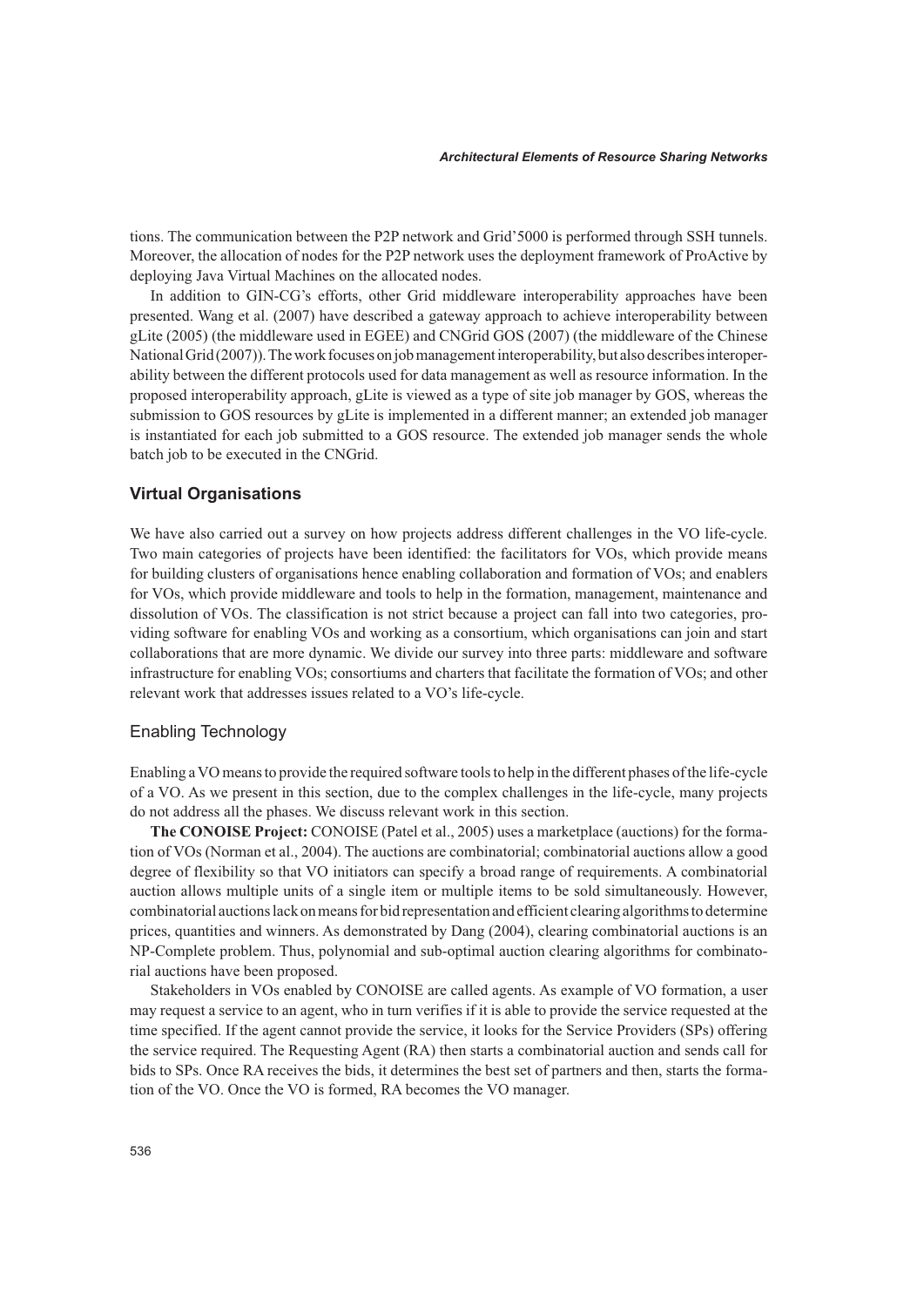An agent that receives a call for bids has the following options: (a) she can decide not to bid for the auction; (b) she can bid considering its resources; (c) she may bid using resources from an existing collaboration; (d) she may identify the need to start a new VO to provide the extra resources required. Note that call for bids are recursive. CONOISE uses a cumulative scheduling based on a Constraint Satisfaction Program (CSP) to model the decision process of an agent.

CONOISE also focuses on the operation and maintenance phases of VOs. Once a VO is formed, it uses principles of coalition formation for distributing tasks amongst the member agents (Patel et al., 2005). An algorithm for coalition structure generation, which is bound from the optimal, is presented and evaluated (Dang, 2004). Although not very focused on authorisation issues, the CONOISE project also deals with issues regarding trust and reputation in VOs by providing reputation and policing mechanisms to ensure minimum quality of service.

**The TrustCoM Project:** TrustCoM (2005) addresses issues related to the establishment of trust throughout the life-cycle of VOs. Its members envision that the establishment of Service Oriented Architectures (SOAs) and the dynamic open electronic marketplaces will allow dynamic alliances and VOs among enterprises to respond quickly to market opportunities. The establishment of trust, not only at a resource level but also at a business process level, is hence of importance. In this light, TrustCoM aims to provide a framework for trust, security and contract management to enable on-demand and self-managed dynamic VOs (Dimitrakos, Golby, & Kearley, 2004; Svirskas, Arevas, Wilson, & Matthews, 2005).

The framework extends current VO membership services (Svirskas et al., 2005) by providing means to: (i) identify potential VO partners through reputation management; (ii) manage users according to the roles defined in the business process models that VO partners perform; (iii) define and manage the SLA obligations on security and privacy; (iv) enable the enforcement of policies based on the SLAs and contracts. From a corporate perspective, Sairamesh et al (2005) provide examples of business models on the enforcement of security policies and the VO management.

While the goal is to enable dynamic VOs, TrustCoM focuses on the security requirements for the establishment of VOs composed of enterprises. Studies and market analysis to identify the main issues and requirements to build a secure environment in which VOs form and operate have been performed.

## Facilitators or Breeding Environments

In order to address the problem of trust between organisations, projects have created federations and consortiums which physical organisations or Grids can join to start VOs based on common interests. We describe the main projects in this field and explain some of the technologies they use.

**Open Science Grid (OSG):** OSG (2005) can be considered as a facilitator for VOs. The reason is that the project aims at forming a cluster or consortium of organisations and suggests them to follow a policy that states how collaboration takes place and how a VO is formed. To join the consortium and consequently form a VO, it is necessary to have a minimum infrastructure and preferably use the middleware suggested by OSG. In addition, OSG provides tools to check the status and monitor existing VOs. OSG facilitates the formation of VOs by providing an open-market-like infrastructure that allows the consortium members to advertise their resources and goals and establish VOs to explore their objectives. The VO concept is used in a recursive manner; VOs may be composed of sub-VOs. For more information we refer to the Blueprint for the OSG (2004).

A basic infrastructure must be provided to form a VO, including a VO Membership Service (VOMS) and operation support. The operation support's main goal is to provide technical support services at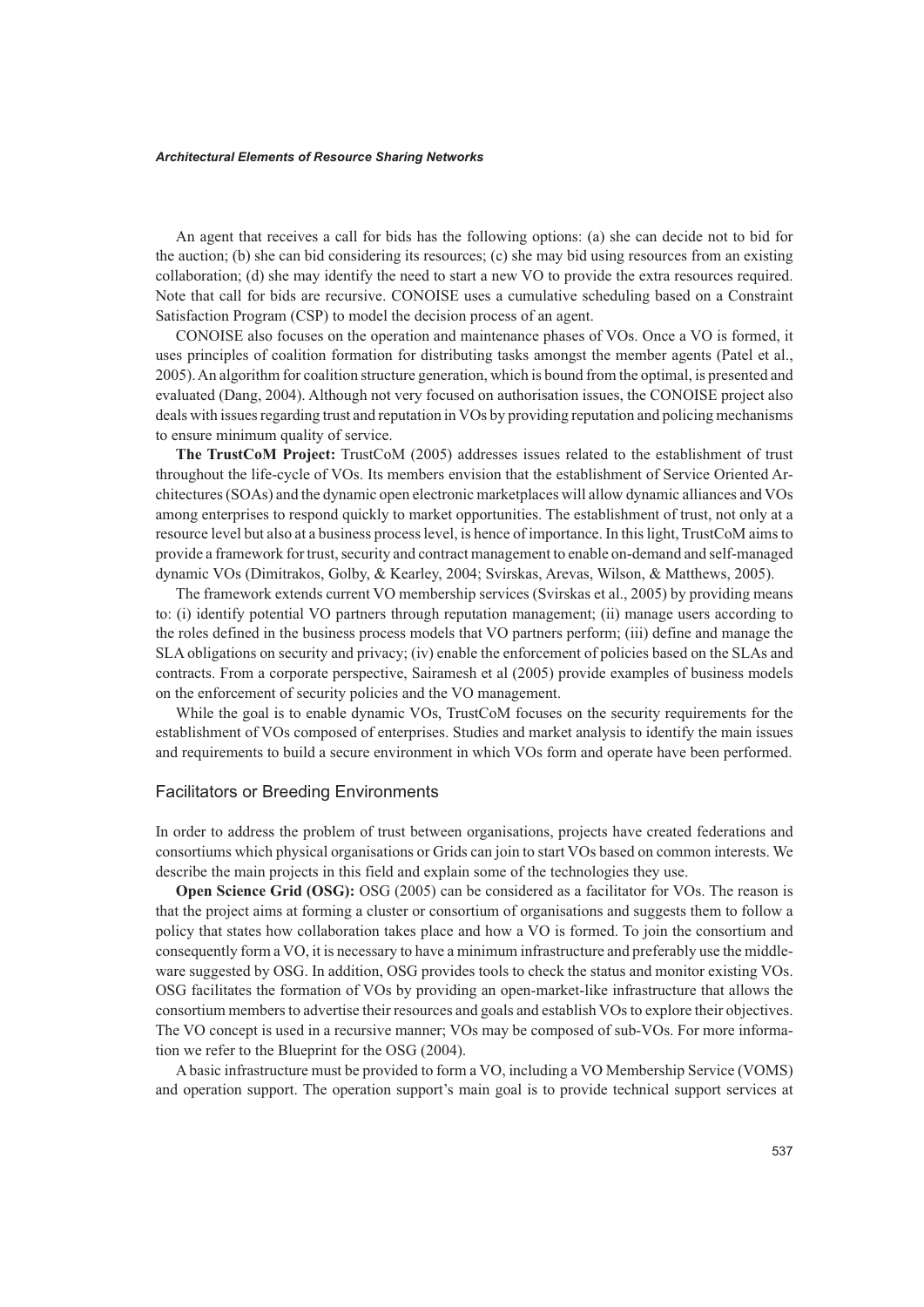the request of a member site. As OSG intends to federate across heterogeneous Grid environments, the resources of the member sites and users are organised in VOs under the contracts that result from negotiations among the sites, which in turn have to follow the consortium's policies. Such contracts are defined at the middleware layer and can be negotiated in an automated fashion; however, thus far there is no easily responsive means to form a VO and the formation requires complex multilateral agreements among the involved sites.

OSG middleware uses VOMS to support authorisation services for VO members hence helping in the maintenance and operation phases. Additionally, for the sake of scalability and easiness of administration, Grid User Management System (GUMS) facilitates the mapping of Grid credentials to sitespecific credentials. GUMS and VOMS provide means to facilitate the authorisation in the operation and maintenance phases. GridCat provides maps and statistics on jobs running and storage capacity of the member sites. This information can guide schedulers and brokers on job submission and in turn facilitate the operation phase. Additionally, MonALISA (MONitoring Agents using a Large Integrated Services Architecture) (Legrand et al., 2004) has been utilised to monitor computational nodes, applications and network performance of the VOs within the consortium.

**Enabling Grids for E-sciencE (EGEE):** Similarly to OSG, EGEE (2005) federates resource centres to enable a global infrastructure for researchers. EGEE's resource centres are hierarchically organised: an Operations Manager Centre (OMC) located at CERN, Regional Operations Centres (ROC) located in different countries, Core Infrastructures Centres (CIC) and Resource Centres (RC) responsible for providing resources to the Grid. A ROC carries out activities as supporting deployment and operations; negotiating SLAs within its region and organising certification authorities. CICs are in charge of providing VO-services, such as maintaining VO-Servers and registration; VO-specific services such as databases, resource brokers and user interfaces; and other activities such as accounting and resource usage. The OMC interfaces with international Grid efforts. It is also responsible for activities such as approving connection with new RCs, promoting cross-trust among CAs, and enabling cooperation and agreements with user communities, VOs and existing national and regional infrastructures.

To join EGEE, in addition to the installation of the Grid middleware, there is a need for a formal request and further assessment from special committees. Once the application is considered suitable to EGEE, a VO will be formed. Accounting is based on the use of resources by members of the VO. EGEE currently utilises LCG-2/gLite (2005).

### Other Important Work

Resource allocation in a VO depends on, and is driven by, many conditions and rules: the VO can be formed by physical organisations under different, sometimes conflicting, resource usage policies. Participating organisations provide their resources to the VO, which can be defined in terms of SLAs, and agree to enforce VO level policies defining who has access to the resources in the VO. Different models can be adopted for negotiation and enforcement of SLAs. One model is by relying on a trusted VO manager. Resource providers supply resources to the VO according to SLAs established with the VO manager. The VO manager in turn assigns resource quotas to VO groups and users based on a commonly agreed VO-level policy. In contrast, a VO can follow a democratic or P2P sharing approach, in which "you give what you can and get what others can offer" or "you get what give" (Wasson & Humphrey, 2003).

Elmroth and Gardfj¨all (2005) presented an approach for enabling Grid-wide fair-share scheduling. The work introduces a scheduling framework that enforces fair-share policies in a Grid-wide scale. The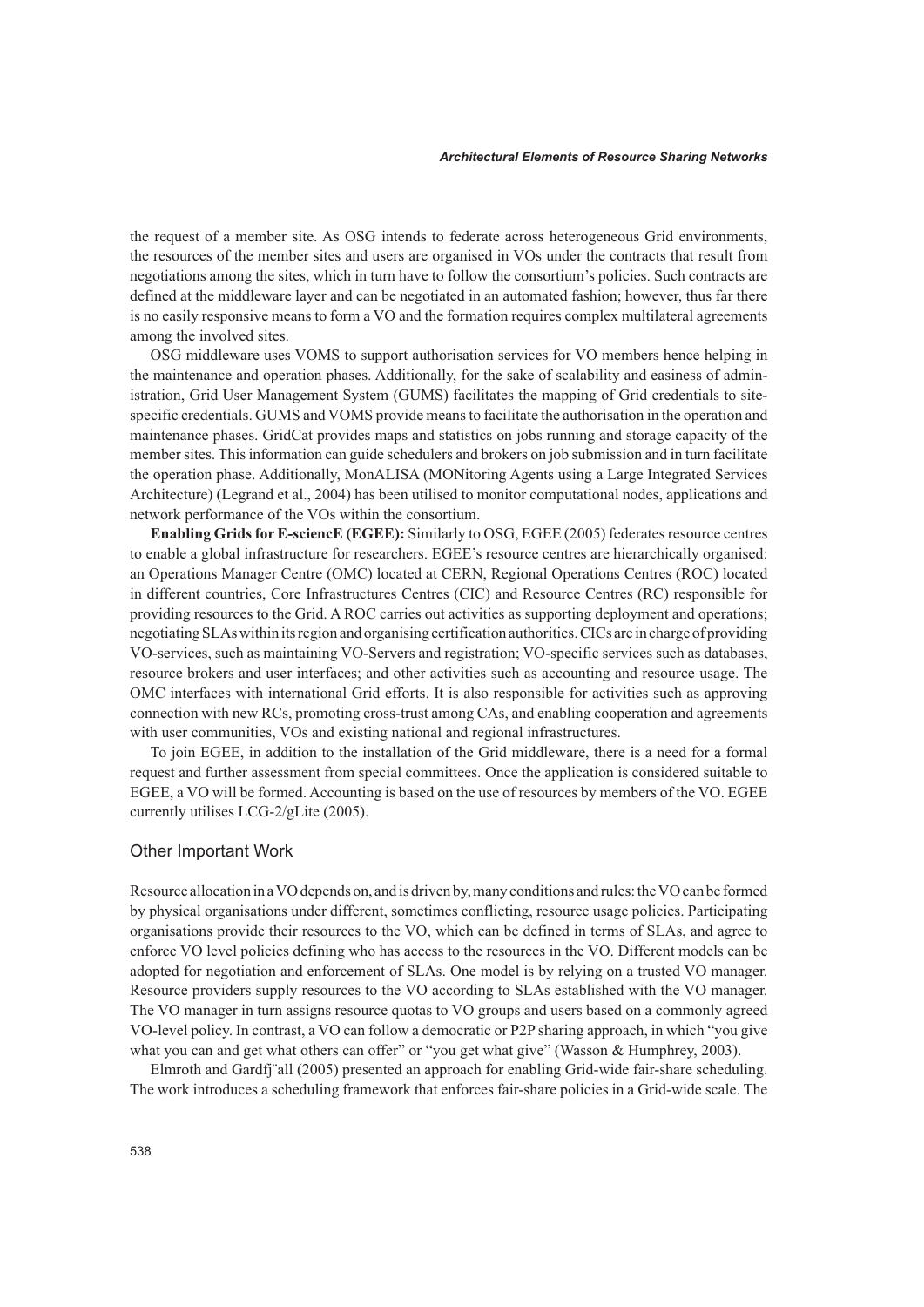policies are hierarchical in the sense that they can be subdivided recursively to form a tree of shares. Although the policies are hierarchical, they are enforced in a flat and decentralised manner. In the proposed framework, resources have local policies and split the available resources to given VOs. These local policies have references to the VO-level policies. Although the proposed framework and algorithm do not require a centralised scheduler, it may impose certain overhead in locally caching global usage information.

## **MAPPING OF SURVEYED WORK AGAINST THE TAXONOMIES**

This section presents the mapping of the surveyed projects against the proposed taxonomies. For simplicity, the mapping only considers selected work from those surveyed to be included in the tables presented in this section.

Table 1 classifies existing work according to their architectures and operational models. Gridbus Broker, GridWay, and SNAP-based community resource broker are resource brokers that act on behalf of users to submit jobs to Grid resources to which they have access. They follow the operational model based on job routing. Although GridWay provides means for the deployment of virtual machines, this deployment takes place on a job basis (Rubio-Montero et al., 2007). DI-GRUBER, VioCluster, Condor flocking and CSF have a distributed-scheduler architecture in which brokers or meta-schedulers have bilateral sharing agreements between them (Table 2). OurGrid and Self-organising flock of Condors utilise P2P networks of brokers or schedulers, whereas Grid federation uses a P2P network to build a shared space utilised by providers and users to post resource claims and requests respectively (Table 2). VioCluster and Shirako enable the creation of virtualised environments in which job routing or job pulling based systems can be deployed. However, in these last two systems, resources are controlled at the level of containment or virtual machines.

Table 2 summarises the communication models and sharing mechanisms utilised by distributedscheduler based systems. Shirako uses transitive agreements in which brokers can exchange claims of resources issued by site authorities who represent the resource providers. It allows brokers to delegate access to resources multiple times.

The resource control techniques employed by the surveyed systems are summarised in Table 3. As described beforehand, VioCluster and Shirako use containment based resource control, whereas the remaining systems utilise the job model. EGEE WMS and DI-GRUBER take into account the scheduling of jobs according to the VOs to which users belong and the shares contributed by resource providers. The other systems can be utilised to form a single VO wherein jobs can be controlled on a user basis.

The support of various works to the VO life-cycle phases is depicted in Table 4. We select a subset of the surveyed work, particularly the work that focuses on VO related issues such as their formation and operation. DI-GRUBER and gLite schedule jobs by considering the resource shares of multiple VOs. EGEE and OSG also work as facilitators of VOs by providing consortiums to which organisations can join and start VOs (Table 5). However, the process is not automated and requires the establishment of contracts between the consortium and the physical resource providers. Shirako enables the creation of virtualised environments spanning multiple providers, which can be used for hosting multiple VOs (Ramakrishnan et al., 2006).

The systems characteristics and the VOs they enable are summarised in Table 5. Conoise and Akogrimo allow the formation of dynamic VOs in which the VO can be started by a user utilising a mobile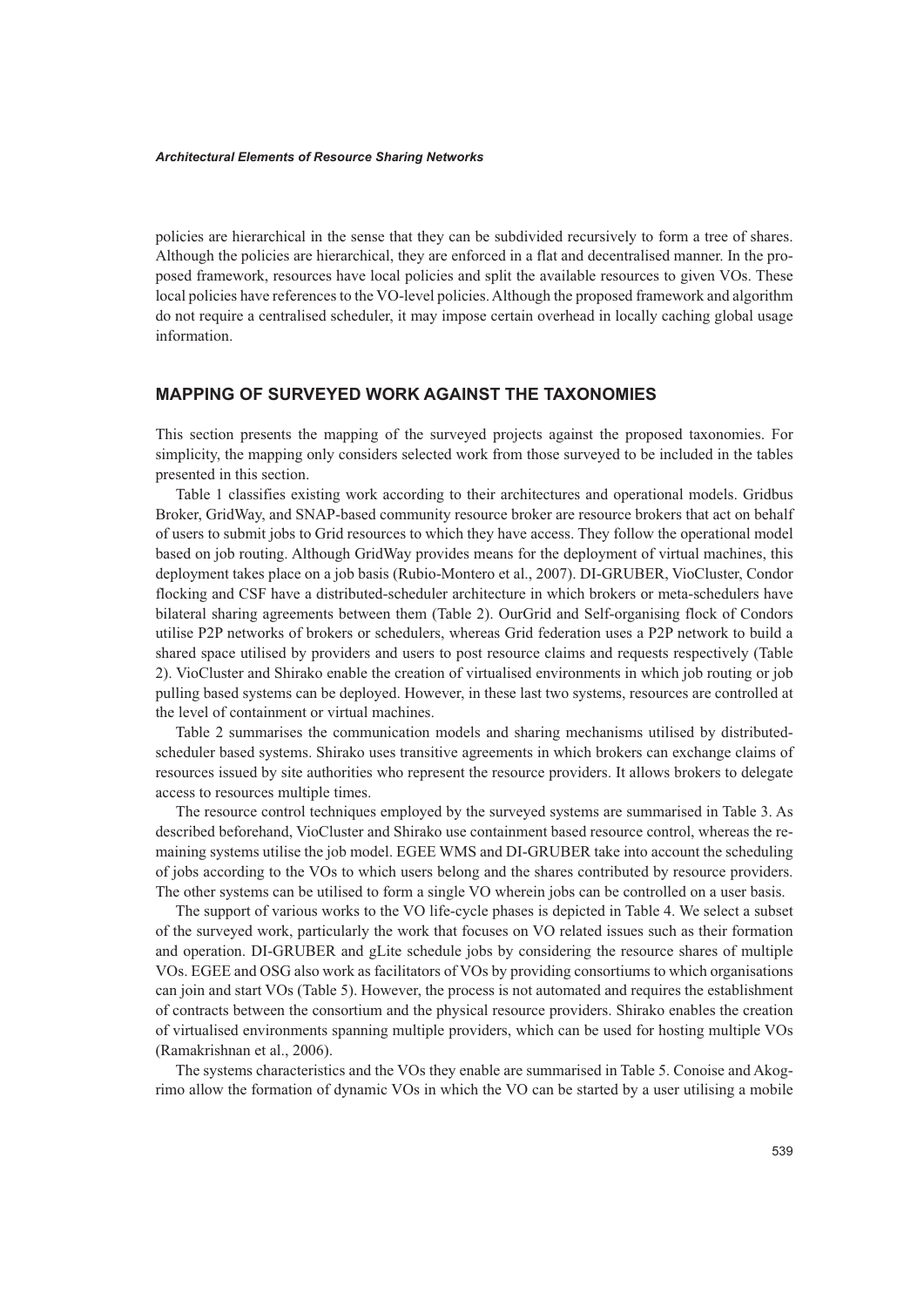| <b>System</b>                        | <b>Architecture</b>                                                                                                                                                                                               | <b>Operational Model</b> |  |  |  |
|--------------------------------------|-------------------------------------------------------------------------------------------------------------------------------------------------------------------------------------------------------------------|--------------------------|--|--|--|
| <b>SGE and PBS</b>                   | Independent clusters                                                                                                                                                                                              | Job routing              |  |  |  |
| Condor-G                             | Independent clusters*                                                                                                                                                                                             | Job routing              |  |  |  |
| Gridbus Broker                       | Resource Broker                                                                                                                                                                                                   | Job routing              |  |  |  |
| GridWay                              | Resource Broker                                                                                                                                                                                                   | Job routing**            |  |  |  |
| SNAP-Based Community Resource Broker | Resource Broker                                                                                                                                                                                                   | Job routing              |  |  |  |
| <b>EGEE WMS</b>                      | Centralised                                                                                                                                                                                                       | Job routing              |  |  |  |
| <b>KOALA</b>                         | Centralised                                                                                                                                                                                                       | Job routing              |  |  |  |
| PlanetLab                            | Centralised                                                                                                                                                                                                       | $N/A***$                 |  |  |  |
| Computing Center Software (CCS)      | Hierarchical                                                                                                                                                                                                      | Job routing              |  |  |  |
| <b>GRUBER/DI-GRUBER</b>              | Distributed/static                                                                                                                                                                                                | Job routing              |  |  |  |
| VioCluster                           | Distributed/static                                                                                                                                                                                                | $N/A***$                 |  |  |  |
| Condor flocking                      | Distributed/static                                                                                                                                                                                                | Matchmaking              |  |  |  |
| Community Scheduler Framework        | Distributed/static                                                                                                                                                                                                | Job routing              |  |  |  |
| OurGrid                              | Distributed/dynamic                                                                                                                                                                                               | Job routing              |  |  |  |
| Self-organising flock of Condors     | Distributed/dynamic                                                                                                                                                                                               | Matchmaking              |  |  |  |
| Grid federation                      | Distributed/dynamic                                                                                                                                                                                               | Job routing              |  |  |  |
| Askalon                              | Distributed/dynamic                                                                                                                                                                                               | Job routing              |  |  |  |
| SHARP/Shirako                        | Distributed/dynamic                                                                                                                                                                                               | $N/A***$                 |  |  |  |
| Delegated Matchmaking                | Hybrid                                                                                                                                                                                                            | Matchmaking              |  |  |  |
|                                      |                                                                                                                                                                                                                   |                          |  |  |  |
| $\ast$                               | Condor-G provides software that can be used to build meta-schedulers.                                                                                                                                             |                          |  |  |  |
| **                                   | GridWay also manages the deployment of virtual machines.                                                                                                                                                          |                          |  |  |  |
| ***                                  | PlanetLab, VioCluster and Shirako use resource control at the containment level, even though they enable the creation of virtual<br>execution environments on which systems based on job routing can be deployed. |                          |  |  |  |

*Table 1. GRMSs according to architectures and operational models* 

|  |  |  | Table 2. Classification of GRMSs according to their sharing arrangements |  |  |
|--|--|--|--------------------------------------------------------------------------|--|--|
|--|--|--|--------------------------------------------------------------------------|--|--|

| <b>System</b>                    | <b>Communication Pattern</b> | <b>Sharing Mechanism</b> |  |
|----------------------------------|------------------------------|--------------------------|--|
| <b>GRUBER/DI-GRUBER</b>          | Bilateral agreements         | System centric           |  |
| VioCluster                       | Bilateral agreements         | Site centric             |  |
| Condor flocking                  | <b>Bilateral agreements</b>  | Site centric             |  |
| OurGrid                          | P <sub>2</sub> P network     | System centric           |  |
| Self-organising flock of Condors | P <sub>2</sub> P network     | Site centric             |  |
| Grid federation                  | Shared space                 | Site centric             |  |
| Askalon                          | Bilateral agreements         | Site centric             |  |
| SHARP/Shirako                    | Transitive agreements        | Self-interest            |  |
| Delegated MatchMaking            | Bilateral agreements         | Site centric             |  |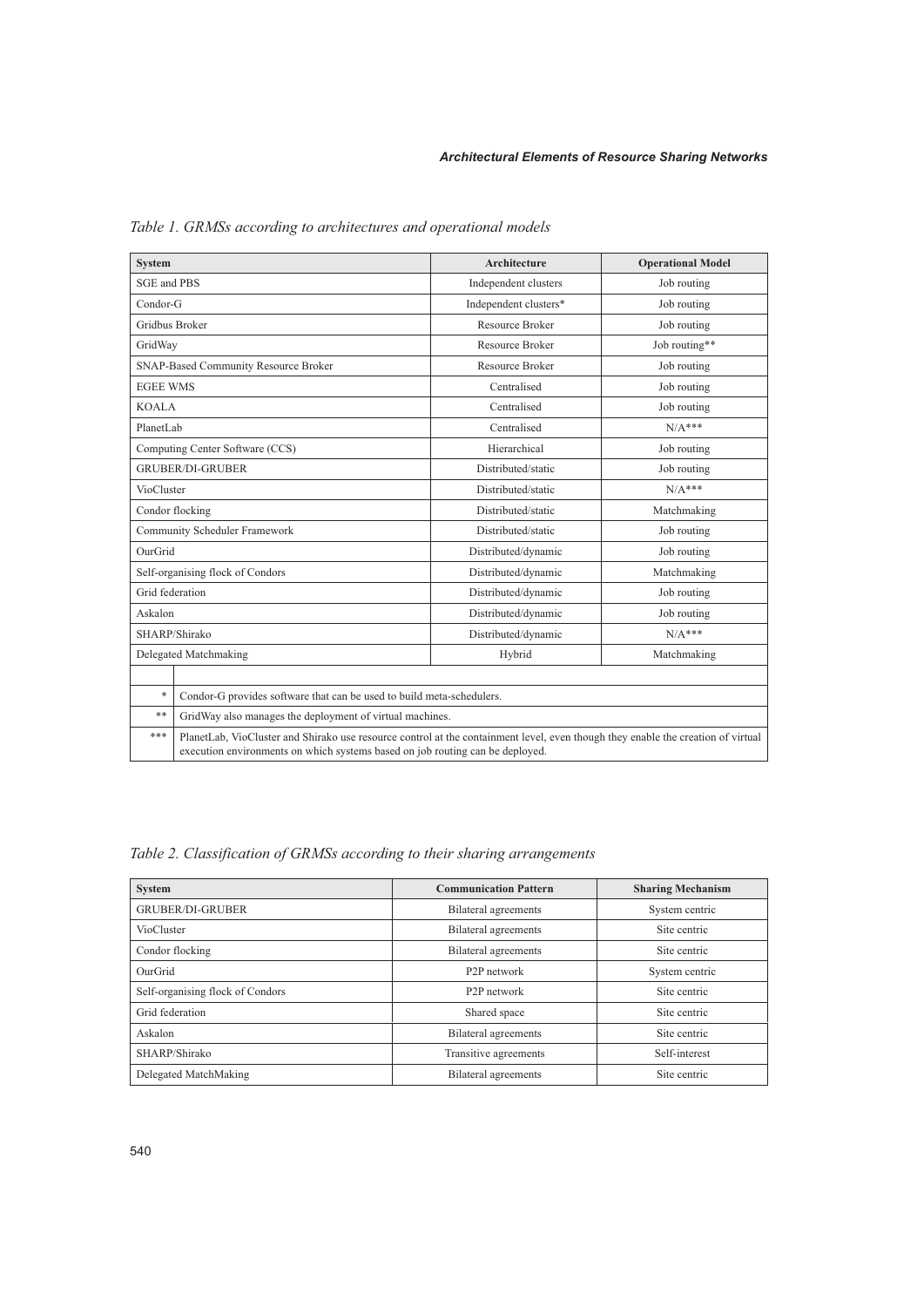*Table 3. Classification of GRMSs according to their support for VOs and resource control* 

| <b>System</b>   |                                                                                                                                                                                                                                                      | <b>Support for VOs</b> | <b>Resource Control</b>        |  |  |
|-----------------|------------------------------------------------------------------------------------------------------------------------------------------------------------------------------------------------------------------------------------------------------|------------------------|--------------------------------|--|--|
| <b>EGEE WMS</b> |                                                                                                                                                                                                                                                      | Multiple VO            | Job model                      |  |  |
| <b>KOALA</b>    |                                                                                                                                                                                                                                                      | Single VO              | Job model                      |  |  |
|                 | <b>GRUBER/DI-GRUBER</b>                                                                                                                                                                                                                              | Multiple VO            | Job model                      |  |  |
| VioCluster      |                                                                                                                                                                                                                                                      | Single VO              | Container model/multiple site* |  |  |
|                 | Condor flocking                                                                                                                                                                                                                                      | Single VO              | Job model                      |  |  |
| OurGrid         |                                                                                                                                                                                                                                                      | Single VO              | Job model                      |  |  |
|                 | Self-organising flock of Condors                                                                                                                                                                                                                     | Single VO              | Job model                      |  |  |
| Grid federation |                                                                                                                                                                                                                                                      | Single VO              | Job model                      |  |  |
| Askalon         |                                                                                                                                                                                                                                                      | Single VO              | Job model                      |  |  |
|                 | Multiple VO**<br>Container model/multiple site***<br>SHARP/Shirako                                                                                                                                                                                   |                        |                                |  |  |
|                 | Delegated MatchMaking                                                                                                                                                                                                                                | Single VO              | Job model                      |  |  |
|                 |                                                                                                                                                                                                                                                      |                        |                                |  |  |
| *               | VioCluster supports containment at both single site and multiple site levels.                                                                                                                                                                        |                        |                                |  |  |
| **              | Shirako enables the creation of multiple containers that can in turn be used by multiple VOs, even though it does not handle issues<br>on job scheduling amongst multiple VOs.                                                                       |                        |                                |  |  |
| ***             | Shirako supports containment at both (i) single site level through Cluster on Demand and (ii) multiple-site level. Shirako also<br>explores resource control at job level by providing recommendations on the site in which jobs should be executed. |                        |                                |  |  |

*Table 4. Support to the phases of the VO's lifecycle by the projects analysed* 

| Project<br>Name                              |                                                                                                                                                                                                                                                                       |                                           | Support for short term               |               |                    |                |  |
|----------------------------------------------|-----------------------------------------------------------------------------------------------------------------------------------------------------------------------------------------------------------------------------------------------------------------------|-------------------------------------------|--------------------------------------|---------------|--------------------|----------------|--|
|                                              |                                                                                                                                                                                                                                                                       | <b>Creation</b>                           | Operation<br>Maintenance             |               | <b>Dissolution</b> | collaborations |  |
| $OSG*$                                       |                                                                                                                                                                                                                                                                       | Partial                                   | Partial                              | Not available | Not available      | Not available  |  |
| EGEE/gLite*                                  |                                                                                                                                                                                                                                                                       | Partial                                   | Available                            | Not available | Not available      | Not available  |  |
| <b>CONOISE</b>                               |                                                                                                                                                                                                                                                                       | Available                                 | Available                            | Available     | Not available      | Available      |  |
| TrustCoM                                     |                                                                                                                                                                                                                                                                       | Mainly related<br>to security is-<br>sues | Mainly related to<br>security issues | Not available | Not available      | Not available  |  |
| DI-GRUBER                                    |                                                                                                                                                                                                                                                                       | Not available                             | Available                            | Partial**     | Not available      | Not available  |  |
| Akogrimo***<br>Partial<br>Partial<br>Partial |                                                                                                                                                                                                                                                                       |                                           | Partial                              | Partial       |                    |                |  |
| Shirako                                      |                                                                                                                                                                                                                                                                       | Not available                             | Available                            | Available     | Not available      | Not available  |  |
|                                              |                                                                                                                                                                                                                                                                       |                                           |                                      |               |                    |                |  |
| $\ast$                                       | OSG and EGEE work as consortiums enabling trust among organisations and facilitating the formation of VOs. They also<br>provide tools for monitoring status of resources and job submissions. EGEE's WMS performs the scheduling taking into<br>account multiple VOs. |                                           |                                      |               |                    |                |  |
| $***$                                        | DI-GRUPER's policy decision points allow for the re-adjustment of the VOs according to the current resource shares offered<br>by providers and the status of the Grid.                                                                                                |                                           |                                      |               |                    |                |  |
| ***                                          | Akogrimo aims at enabling collaboration between doctors upon the patient's request or in case of a health emergency.                                                                                                                                                  |                                           |                                      |               |                    |                |  |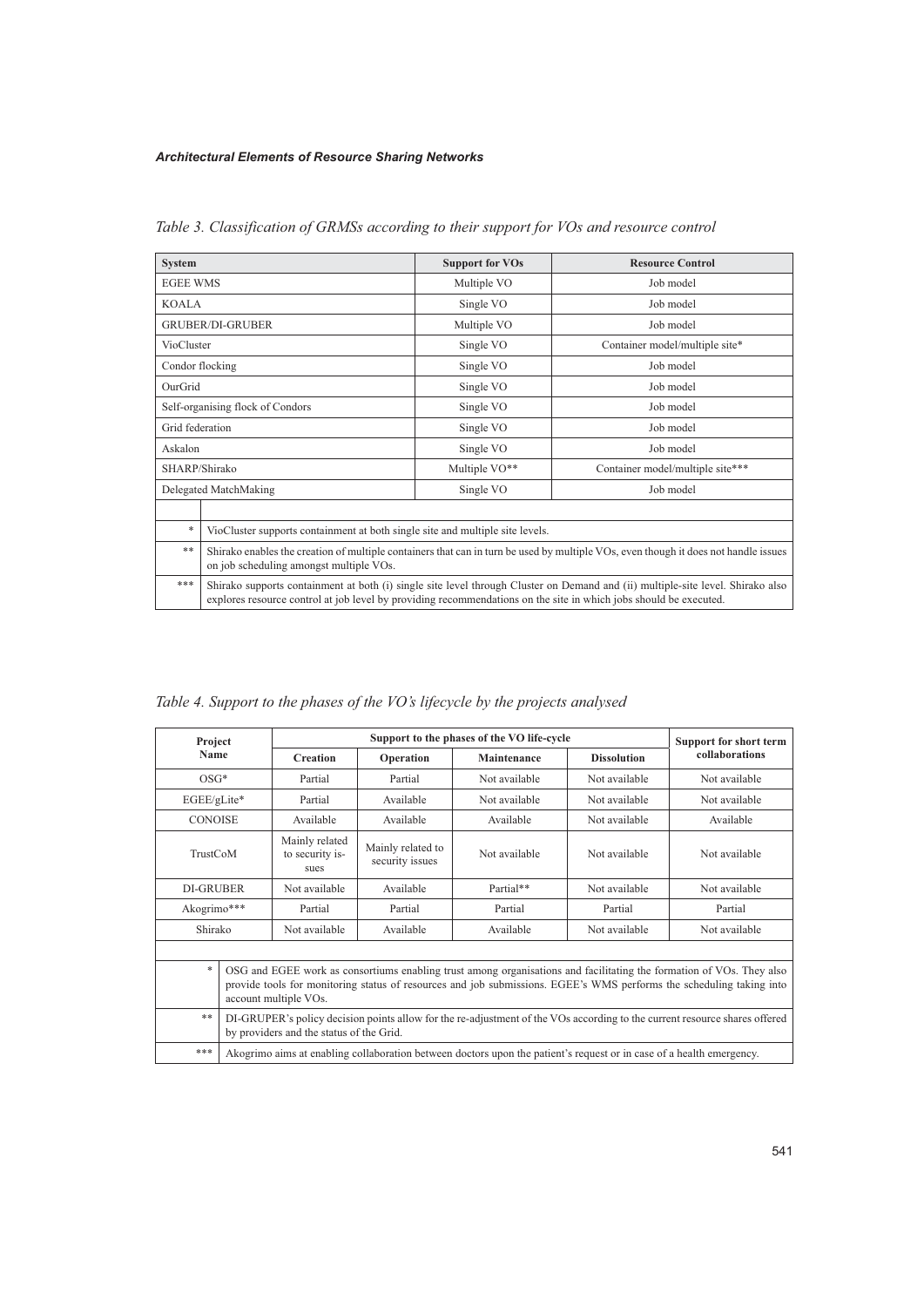| <b>System</b>               |                                                                                                                                     | Dynamism       | Goal<br><b>Orientation</b> | <b>Duration</b>              | Control       | <b>Policy Enforcement</b> | <b>Facilitators</b> |
|-----------------------------|-------------------------------------------------------------------------------------------------------------------------------------|----------------|----------------------------|------------------------------|---------------|---------------------------|---------------------|
| Conoise*                    |                                                                                                                                     | Dynamic/Hybrid | Targeted                   | Medium-<br>lived             | Decentralised | Democratic                | N/A                 |
| TrustCoM**                  |                                                                                                                                     | Static         | Targeted                   | Long-lived                   | N/A           | N/A                       | N/A                 |
| GRUBER/DI-<br><b>GRUBER</b> |                                                                                                                                     | Static         | Targeted                   | Long-lived                   | Decentralised | Decentralised***          | N/A                 |
| gLite/EGEE                  |                                                                                                                                     | Static         | Targeted                   | Long-lived                   | Centralised   | Centralised               | Centralised+        |
| Open Science Grid           |                                                                                                                                     | Static         | Targeted                   | Long-lived                   | Hierarchical  | Centralised               | Market-like         |
| Akogrimo                    |                                                                                                                                     | Dynamic/Hybrid | Targeted                   | Short or<br>Medium-<br>lived | Decentralised | Democratic                | N/A                 |
| Shirako<br>Dynamic          |                                                                                                                                     |                | Non-targeted               | Medium-<br>lived             | Decentralised | Democratic                | N/A                 |
|                             |                                                                                                                                     |                |                            |                              |               |                           |                     |
| *                           | Conoise and Akogrimo allow a client using a mobile device to start a VO, thus the VO can comprise fixed and mobile re-<br>sources.  |                |                            |                              |               |                           |                     |
| $**$                        | TrustCoM deals with security issues and does not provide tools for the management and policy enforcement in VOs.                    |                |                            |                              |               |                           |                     |
| ***                         | DI-GRUBER uses a network of decision points to guide submitting hosts and schedulers about which resources can execute<br>the jobs. |                |                            |                              |               |                           |                     |
| $+$                         | EGEE Workload Management System is aware of the VOs and schedules jobs accordingly to the VOs in the system.                        |                |                            |                              |               |                           |                     |

*Table 5. Mapping of the systems against the propsed VO taxonomies* 

device. The virtual environments enabled by Shirako can be adapted by leasing additional resources or terminating leases according to the demands of the virtual organisation it is hosting (Ramakrishnan et al., 2006). Resource providers in Shirako may offer their resources in return for economic compensation meaning that the resource providers may not have a common target in solving a particular resource challenge. This makes the VOs non-targeted.

# **FUTURE TRENDS**

Over the last decade, the distributed computing realm has been characterised by the deployment of large-scale Grids such as EGEE and TeraGrid. Such Grids have provided the research community with an unprecedented number of resources, which have been used for various scientific research. However, the hardware and software heterogeneity of the resources provided by the organisations within a Grid have increased the complexity of deploying applications in these environments. Recently, application deployment has been facilitated by the intensifying use of virtualisation technologies.

The increasing ubiquity of virtual machine technologies has enabled the creation of customised environments atop a physical infrastructure and the emergence of new business models such as virtualised data centres and cloud computing. The use of virtual machines brings several benefits such as: server consolidation, the ability to create VMs to run legacy code without interfering in other applications' APIs, improved security through the creation of application sandboxes, dynamic provisioning of virtual machines to services, and performance isolation.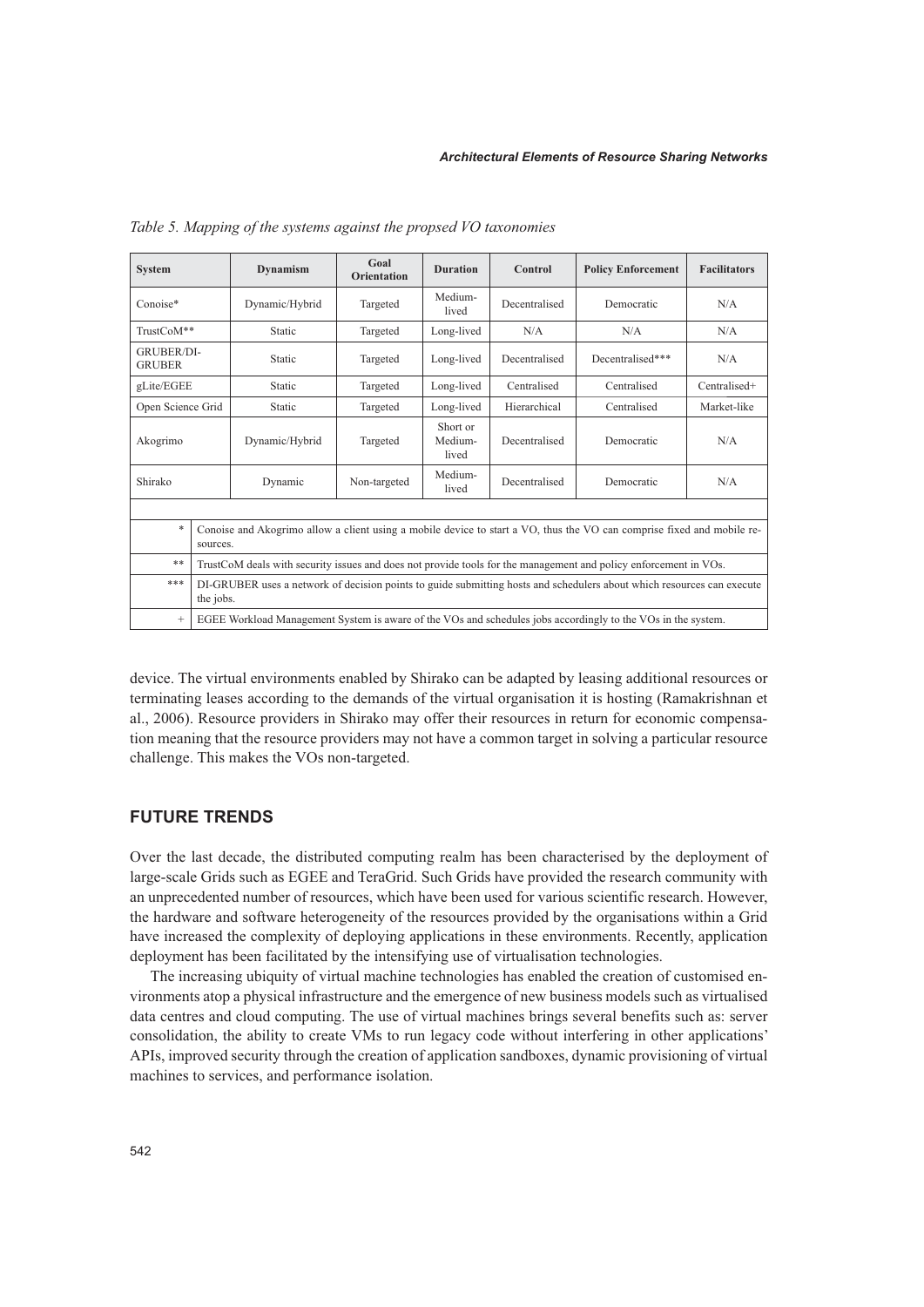Existing virtual-machine based resource management systems can manage a cluster of computers within a site allowing the creation of virtual workspaces (Keahey et al., 2006) or virtual clusters (Foster et al., 2006; Montero et al., 2008; Chase et al., 2003). They can bind resources to virtual clusters or workspaces according to a customer's demand. These resource managers allow the user to create customised virtual clusters using shares of the physical machines available at the site. In addition, current data centres are using virtualisation technology to provide users with the look and feel of taping into a dedicated computing and storage infrastructure for which they are charged a fee based on usage (e.g. Amazon Elastic Computing Cloud<sup>3</sup> and 3Tera<sup>4</sup>).

These factors are resulting in the creation of virtual execution environments or slices that span both commercial and academic computing sites. Virtualisation technologies minimise many of the concerns that previously prevented the peering of resource sharing networks, such as the execution of unknown applications and the lack of guarantees over resource control. For the resource provider, substantial work is being carried out on the provisioning of resources to services and user applications. Techniques such as workload forecasts along with resource overbooking can reduce the need for over-provisioning a computing infrastructure. Users can benefit from the improved reliability, the performance isolation, and the environment isolation offered by virtualisation technologies.

We are likely to see an increase in the number of virtual organisations enabled by virtual machines, thus allocating resources from both commercial data centres and research testbeds. We suggest that emerging applications will require the prompt formation of VOs, which are also quickly responsive and automated. VOs can have dynamic resource demands, which are quickly responded by data centres relying on virtualisation technologies. There can also be an increase in business workflows relying on globally available messaging based systems for process synchronisation5 . Our current research focuses on connecting computing sites managed by virtualisation technologies for creating distributed virtual environments which are used by the user applications.

## **CONCLUSION**

This chapter presents classifications and a survey of systems that can provide means for inter-operating resource sharing networks. It also provides taxonomies on Virtual Organisations (VOs) with a focus on Grid computing practices. Hence, we initially discussed the challenges in VOs and presented a background on the life-cycle of VOs and on resource sharing networks. This chapter suggests that future applications will require the prompt formation of VOs, which are also quickly responsive and automated. This may be enabled by virtualisation technology and corroborates the current trends on multiple site containers or virtual workspaces. Relevant work and technology in the area were presented and discussed.

## **ACKNOWLEDGMENT**

We thank Marco Netto, Alexandre di Costanzo and Chee Shin Yeo for sharing their thoughts on the topic and helping in improving the structure of this chapter. We are grateful to Mukaddim Pathan for proof reading a preliminary version of this chapter. This work is supported by research grants from the Australian Research Council (ARC) and Australian Department of Innovation, Industry, Science and Research (DIISR). Marcos' PhD research is partially supported by NICTA.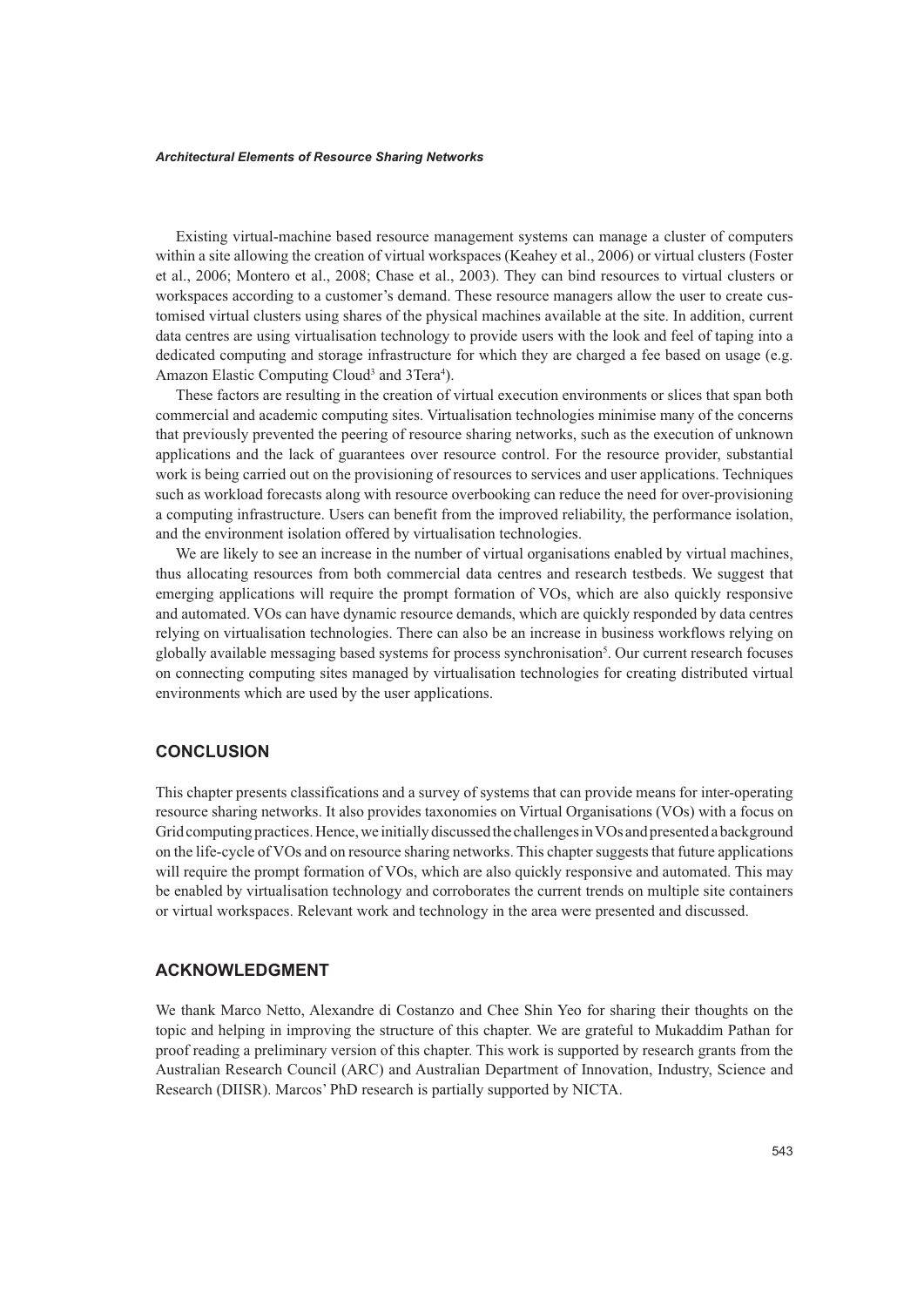# **REFERENCES**

*A Blueprint for the Open Science Grids.* (2004, December). Snapshot v0.9.

Adabala, S., Chadha, V., Chawla, P., Figueiredo, R., Fortes, J., & Krsul, I. (2005, June). From virtualized resources to virtual computing Grids: the In-VIGO system. *Future Generation Computer Systems*, *21*(6), 896–909. doi:10.1016/j.future.2003.12.021

Andrade, N., Brasileiro, F., Cirne, W., & Mowbray, M. (2007). Automatic Grid assembly by promoting collaboration in peer-to-peer Grids. *Journal of Parallel and Distributed Computing*, *67*(8), 957–966. doi:10.1016/j.jpdc.2007.04.011

Andrade, N., Cirne, W., Brasileiro, F., & Roisenberg, P. (2003). OurGrid: An approach to easily assemble Grids with equitable resource sharing. In *9th Workshop on Job Scheduling Strategies for Parallel Processing* (Vol. 2862, pp. 61–86). Berlin/Heidelberg: Springer.

*Australian Partnership for Advanced Computing (APAC) Grid*. (2005). Retrieved from http://www.apac. edu.au/programs/GRID/index.html.

Balazinska, M., Balakrishnan, H., & Stonebraker, M. (2004, March). Contract-based load management in federated distributed systems. In *1st Symposium on Networked Systems Design and Implementation (NSDI)* (pp. 197-210). San Francisco: USENIX Association.

Barham, P., Dragovic, B., Fraser, K., Hand, S., Harris, T., Ho, A., et al. (2003). Xen and the art of virtualization. In *19th ACM Symposium on Operating Systems Principles (SOSP '03)* (pp. 164–177). New York: ACM Press.

Boghosian, B., Coveney, P., Dong, S., Finn, L., Jha, S., Karniadakis, G. E., et al. (2006, June). Nektar, SPICE and vortonics: Using federated Grids for large scale scientific applications. In *IEEE Workshop on Challenges of Large Applications in Distributed Environments (CLADE)*. Paris: IEEE Computing Society.

Brune, M., Gehring, J., Keller, A., & Reinefeld, A. (1999). Managing clusters of geographically distributed high-performance computers. *Concurrency (Chichester, England)*, *11*(15), 887–911. doi:10.1002/ (SICI)1096-9128(19991225)11:15<887::AID-CPE459>3.0.CO;2-J

Bulhões, P. T., Byun, C., Castrapel, R., & Hassaine, O. (2004, May). *N1 Grid Engine 6 Features and Capabilities* [White Paper]. Phoenix, AZ: Sun Microsystems.

Butt, A. R., Zhang, R., & Hu, Y. C. (2003). A self-organizing flock of condors. In *2003 ACM/IEEE Conference on Supercomputing (SC 2003)* (p. 42). Washington, DC: IEEE Computer Society.

Buyya, R., Abramson, D., & Giddy, J. (2000, June). An economy driven resource management architecture for global computational power grids. In *7th International Conference on Parallel and Distributed Processing Techniques and Applications (PDPTA 2000)*. Las Vegas, AZ: CSREA Press.

Caromel, D., di Costanzo, A., & Mathieu, C. (2007). Peer-to-peer for computational Grids: Mixing clusters and desktop machines. *Parallel Computing*, *33*(4–5), 275–288. doi:10.1016/j.parco.2007.02.011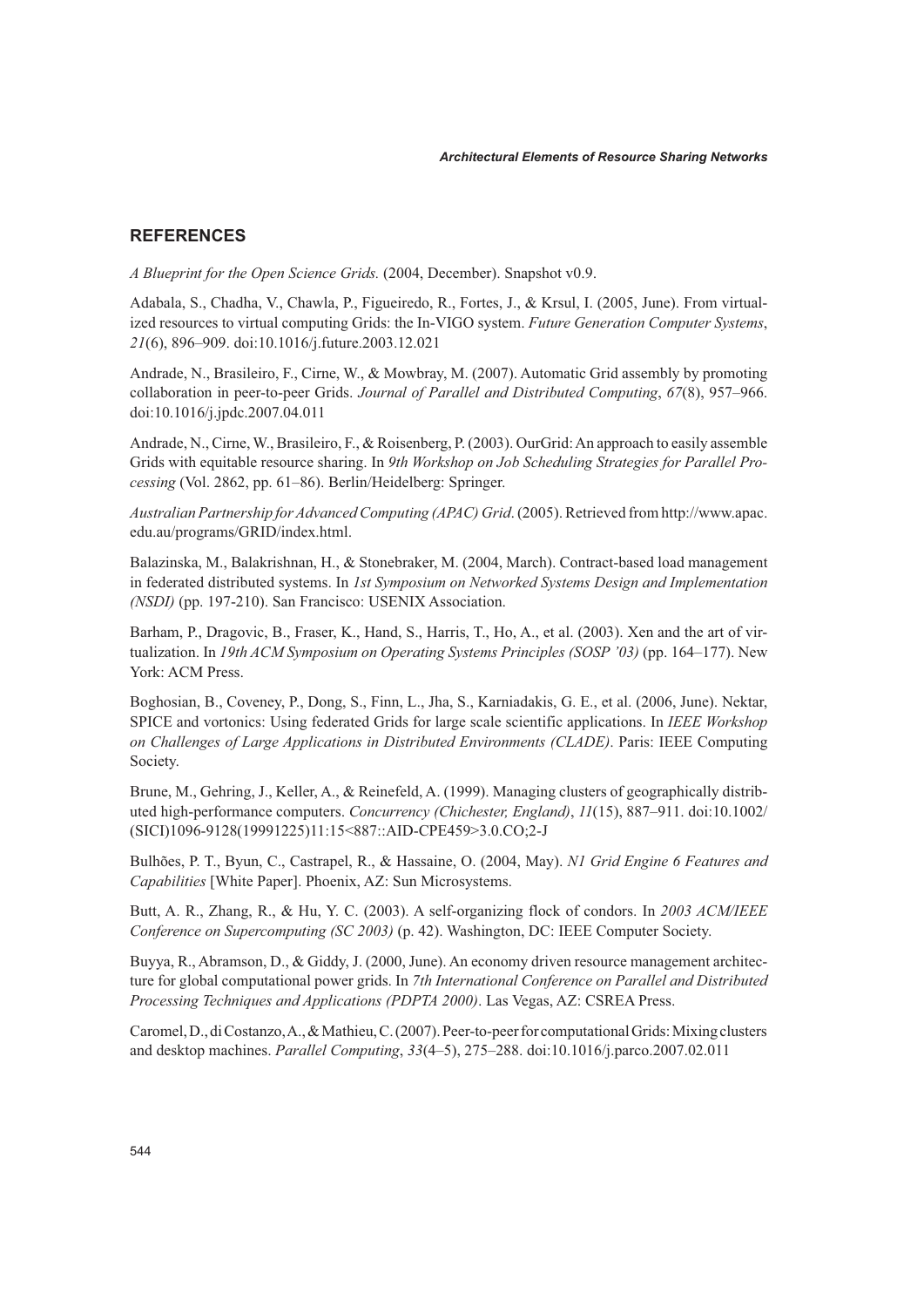Catlett, C., Beckman, P., Skow, D., & Foster, I. (2006, May). Creating and operating national-scale cyberinfrastructure services. *Cyberinfrastructure Technology Watch Quarterly*, *2*(2), 2–10.

Chase, J. S., Irwin, D. E., Grit, L. E., Moore, J. D., & Sprenkle, S. E. (2003). Dynamic virtual clusters in a Grid site manager. In *12th IEEE International Symposium on High Performance Distributed Computing (HPDC 2003)* (p. 90). Washington, DC: IEEE Computer Society.

Chinese National Grid (CNGrid) Project Web Site. (2007). Retrieved from http://www.cngrid.org/

CNGrid GOS Project Web site. *(2007).* Retrieved from http://vega.ict.ac.cn

Dang, V. D. (2004). *Coalition Formation and Operation in Virtual Organisations.* PhD thesis, Faculty of Engineering, Science and Mathematics, School of Electronics and Computer Science, University of Southampton, Southampton, UK.

de Assunção, M. D., & Buyya, R. (2008, December). Performance analysis of multiple site resource provisioning: Effects of the precision of availability information [Technical Report]. In *International Conference on High Performance Computing (HiPC 2008)* (Vol. 5374, pp. 157–168). Berlin/Heidelberg: Springer.

de Assunção, M. D., & Buyya, R. (in press). Performance analysis of allocation policies for interGrid resource provisioning. *Information and Software Technology*.

de Assunção, M. D., Buyya, R., & Venugopal, S. (2008, June). InterGrid: A case for internetworking islands of Grids. [CCPE]. *Concurrency and Computation*, *20*(8), 997–1024. doi:10.1002/cpe.1249

Dimitrakos, T., Golby, D., & Kearley, P. (2004, October). Towards a trust and contract management framework for dynamic virtual organisations. In *eChallenges*. Vienna, Austria.

Dixon, C., Bragin, T., Krishnamurthy, A., & Anderson, T. (2006, September). Tit-for-Tat Distributed Resource Allocation [Poster]. *The ACM SIGCOMM 2006 Conference*.

Dumitrescu, C., & Foster, I. (2004). Usage policy-based CPU sharing in virtual organizations. In *5th IEEE/ACM International Workshop on Grid Computing (Grid 2004)* (pp. 53–60). Washington, DC: IEEE Computer Society.

Dumitrescu, C., & Foster, I. (2005, August). GRUBER: A Grid resource usage SLA broker. In J. C. Cunha & P. D. Medeiros (Eds.), *Euro-Par 2005* (Vol. 3648, pp. 465–474). Berlin/Heidelberg: Springer.

Dumitrescu, C., Raicu, I., & Foster, I. (2005). DI-GRUBER: A distributed approach to Grid resource brokering. In *2005 ACM/IEEE Conference on Supercomputing (SC 2005)* (p. 38). Washington, DC: IEEE Computer Society.

Dumitrescu, C., Wilde, M., & Foster, I. (2005, June). A model for usage policy-based resource allocation in Grids. In *6th IEEE International Workshop on Policies for Distributed Systems and Networks* (pp. 191–200). Washington, DC: IEEE Computer Society.

Elmroth, E., & Gardfjäll, P. (2005, December). Design and evaluation of a decentralized system for Grid-wide fairshare scheduling. In *1st IEEE International Conference on e-Science and Grid Computing* (pp. 221–229). Melbourne, Australia: IEEE Computer Society Press.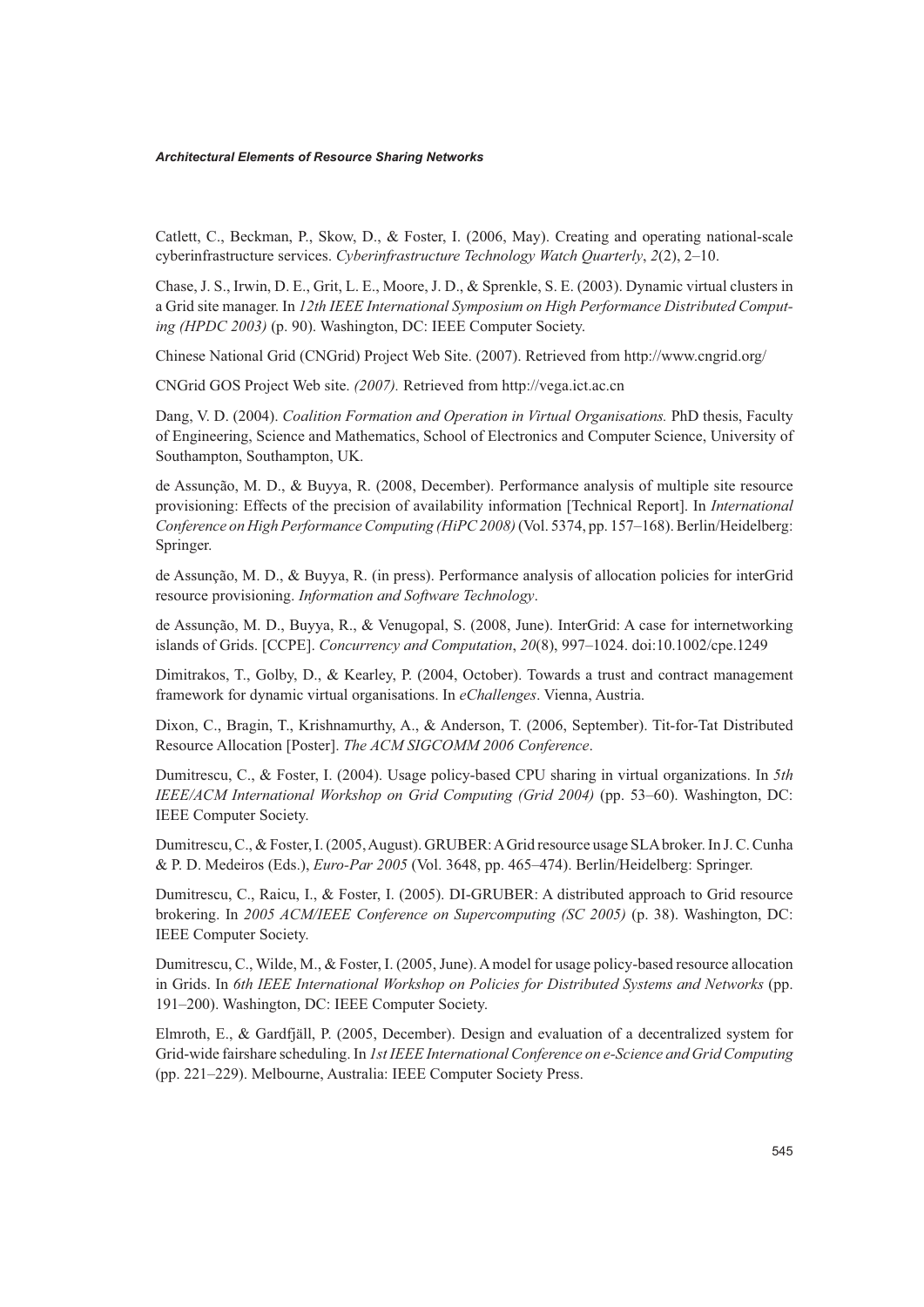Enabling Grids for E-sciencE (EGEE) project. (2005). Retrieved from http://public.eu-egee.org.

Epema, D. H. J., Livny, M., van Dantzig, R., Evers, X., & Pruyne, J. (1996). A worldwide flock of condors: Load sharing among workstation clusters. *Future Generation Computer Systems*, *12*(1), 53–65. doi:10.1016/0167-739X(95)00035-Q

Fontán, J., Vázquez, T., Gonzalez, L., Montero, R. S., & Llorente, I. M. (2008, May). OpenNEbula: The open source virtual machine manager for cluster computing. In *Open Source Grid and Cluster Software Conference – Book of Abstracts*. San Francisco.

Foster, I., Freeman, T., Keahey, K., Scheftner, D., Sotomayor, B., & Zhang, X. (2006, May). Virtual clusters for Grid communities. In *6th IEEE International Symposium on Cluster Computing and the Grid (CCGRID 2006)* (pp. 513–520). Washington, DC: IEEE Computer Society.

Foster, I., & Kesselman, C. (1997, Summer). Globus: A metacomputing infrastructure toolkit. *The International Journal of Supercomputer Applications*, *11*(2), 115–128.

Foster, I., Kesselman, C., & Tuecke, S. (2001). The anatomy of the Grid: Enabling scalable virtual organizations. *The International Journal of Supercomputer Applications*, *15*(3), 200–222.

Frey, J., Tannenbaum, T., Livny, M., Foster, I. T., & Tuecke, S. (2001, August). Condor-G: A computation management agent for multi-institutional Grids. In *10th IEEE International Symposium on High Performance Distributed Computing (HPDC 2001)* (pp. 55–63). San Francisco: IEEE Computer Society.

Fu, Y., Chase, J., Chun, B., Schwab, S., & Vahdat, A. (2003). SHARP: An architecture for secure resource peering. In *19th ACM Symposium on Operating Systems Principles (SOSP 2003)* (pp. 133–148). New York: ACM Press.

*gLite - Lightweight Middleware for Grid Computing.* (2005). Retrieved from http://glite.web.cern.ch/ glite.

Graupner, S., Kotov, V., Andrzejak, A., & Trinks, H. (2002, August). *Control Architecture for Service Grids in a Federation of Utility Data Centers* (Technical Report No. HPL-2002-235). Palo Alto, CA: HP Laboratories Palo Alto.

Grid Interoperability Now Community Group (GIN-CG). (2006). Retrieved from http://forge.ogf.org/ sf/projects/gin.

Grimme, C., Lepping, J., & Papaspyrou, A. (2008, April). Prospects of collaboration between compute providers by means of job interchange. In *Job Scheduling Strategies for Parallel Processing* (Vol. 4942, p. 132-151). Berlin / Heidelberg: Springer.

Grit, L. E. (2005, October). *Broker Architectures for Service-Oriented Systems* [Technical Report]. Durham, NC: Department of Computer Science, Duke University.

Grit, L. E. (2007). *Extensible Resource Management for Networked Virtual Computing*. PhD thesis, Department of Computer Science, Duke University, Durham, NC. (Adviser: Jeffrey S. Chase)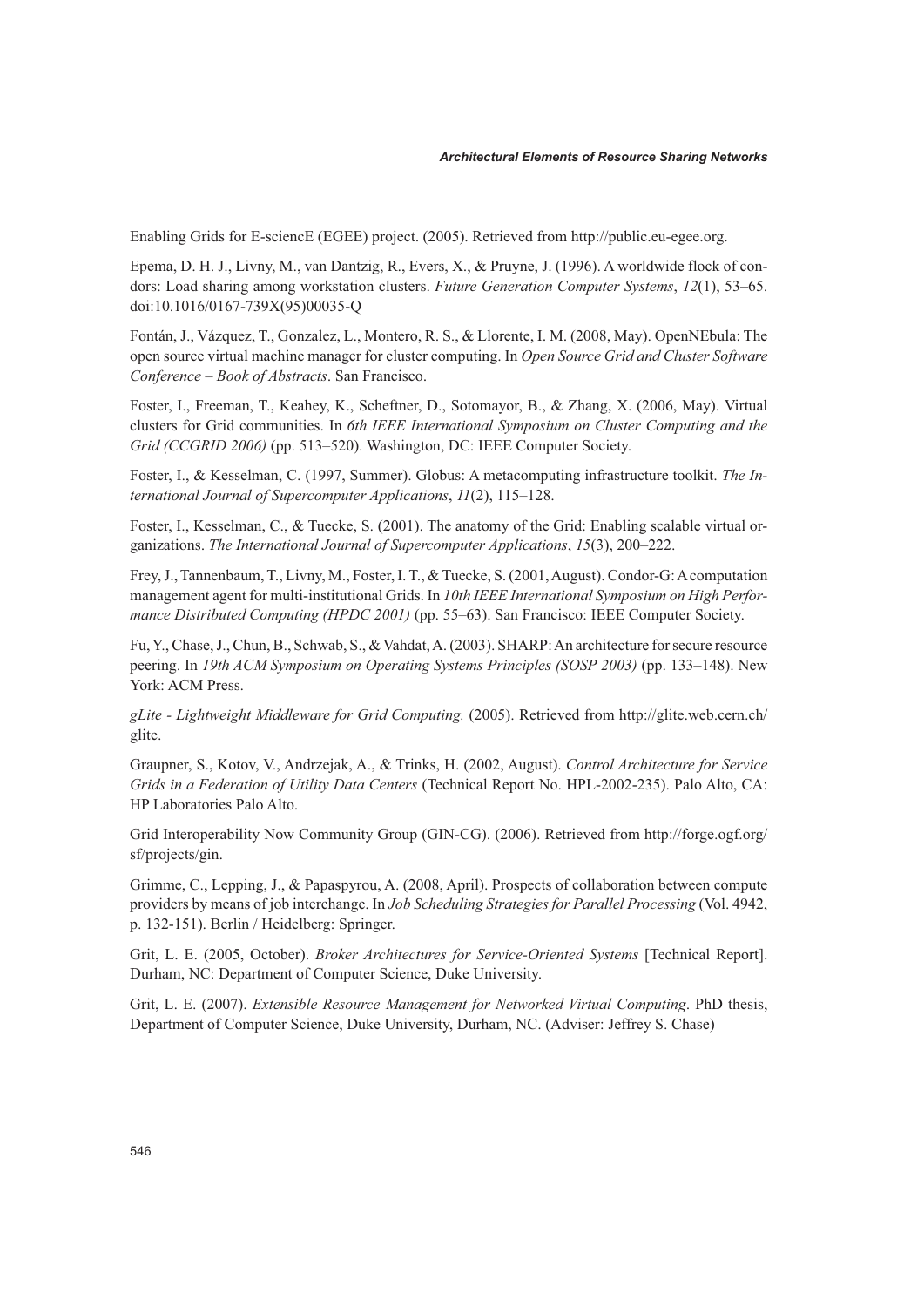Haji, M. H., Gourlay, I., Djemame, K., & Dew, P. M. (2005). A SNAP-based community resource broker using a three-phase commit protocol: A performance study. *The Computer Journal*, *48*(3), 333–346. doi:10.1093/comjnl/bxh088

Hey, T., & Trefethen, A. E. (2002). The UK e-science core programme and the Grid. *Future Generation Computer Systems*, *18*(8), 1017–1031. doi:10.1016/S0167-739X(02)00082-1

Huang, R., Casanova, H., & Chien, A. A. (2006, April). Using virtual Grids to simplify application scheduling. In *20th International Parallel and Distributed Processing Symposium (IPDPS 2006)*. Rhodes Island, Greece: IEEE.

Huedo, E., Montero, R. S., & Llorente, I. M. (2004). A framework for adaptive execution in Grids. *Software, Practice & Experience*, *34*(7), 631–651. doi:10.1002/spe.584

Iosup, A., Epema, D. H. J., Tannenbaum, T., Farrellee, M., & Livny, M. (2007, November). Inter-operating Grids through delegated matchmaking. In *2007 ACM/IEEE Conference on Supercomputing (SC 2007)* (pp. 1–12). New York: ACM Press.

Irwin, D., Chase, J., Grit, L., Yumerefendi, A., Becker, D., & Yocum, K. G. (2006, June). Sharing networked resources with brokered leases. In *USENIX Annual Technical Conference* (pp. 199–212). Berkeley, CA: USENIX Association.

Katzy, B., Zhang, C., & Löh, H. (2005). Virtual organizations: Systems and practices. In L. M. Camarinha-Matos, H. Afsarmanesh, & M. Ollus (Eds.), (p. 45-58). New York: Springer Science+Business Media, Inc.

Keahey, K., Foster, I., Freeman, T., & Zhang, X. (2006). Virtual workspaces: Achieving quality of service and quality of life in the Grids. *Science Progress*, *13*(4), 265–275.

Kertész, A., Farkas, Z., Kacsuk, P., & Kiss, T. (2008, April). Grid enabled remote instrumentation. In F. Davoli, N. Meyer, R. Pugliese, & S. Zappatore (Eds.), *2nd International Workshop on Distributed Cooperative Laboratories: Instrumenting the Grid (INGRID 2007)* (pp. 303–312). New York: Springer US.

Kim, K. H., & Buyya, R. (2007, September). Fair resource sharing in hierarchical virtual organizations for global Grids. In *8th IEEE/ACM International Conference on Grid Computing (Grid 2007)* (pp. 50–57). Austin, TX: IEEE.

Legrand, I., Newman, H., Voicu, R., Cirstoiu, C., Grigoras, C., Toarta, M., et al. (2004, September-October). Monalisa: An agent based, dynamic service system to monitor, control and optimize Grid based applications. In *Computing in High Energy and Nuclear Physics (CHEP)*, Interlaken, Switzerland.

Litzkow, M. J., Livny, M., & Mutka, M. W. (1988, June). Condor – a hunter of idle workstations. In *8th International Conference of Distributed Computing Systems* (pp. 104–111). San Jose, CA: Computer Society.

Metz, C. (2001). Interconnecting ISP networks. *IEEE Internet Computing*, *5*(2), 74–80. doi:10.1109/4236.914650

Mohamed, H., & Epema, D. (in press). KOALA: A co-allocating Grid scheduler. *Concurrency and Computation*.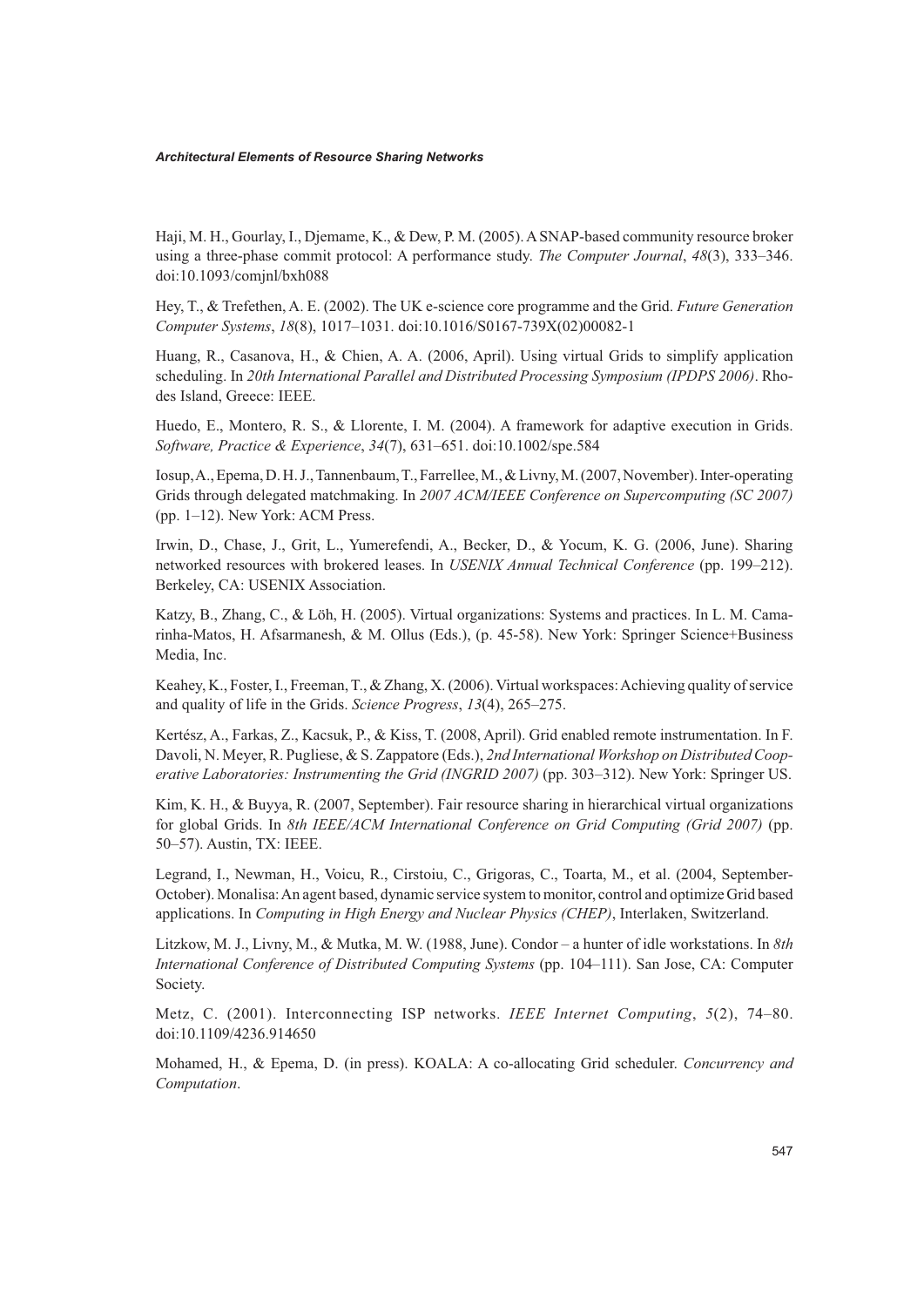Montero, R. S., Huedo, E., & Llorente, I. M. (2008, September/October). Dynamic deployment of custom execution environments in Grids. In *2nd International Conference on Advanced Engineering Computing and Applications in Sciences (ADVCOMP '08)* (pp. 33–38). Valencia, Spain: IEEE Computer Society.

*National e-Science Centre.* (2005). Retrieved from http://www.nesc.ac.uk.

Norman, T. J., Preece, A., Chalmers, S., Jennings, N. R., Luck, M., & Dang, V. D. (2004). Agentbased formation of virtual organisations. *Knowledge-Based Systems*, *17*, 103–111. doi:10.1016/j. knosys.2004.03.005

Open Science Grid. (2005). Retrieved from http://www.opensciencegrid.org

*Open Source Metascheduling for Virtual Organizations with the Community Scheduler Framework (CSF)* (Tech. Rep.) (2003, August). Ontario, Canada: Platform Computing.

OpenPBS. *The portable batch system software.* (2005). Veridian Systems, Inc., Mountain View, CA. Retrieved from http://www.openpbs.org/scheduler.html

Padala, P., Shin, K. G., Zhu, X., Uysal, M., Wang, Z., Singhal, S., et al. (2007, March). Adaptive control of virtualized resources in utility computing environments. In *2007 Conference on EuroSys (EuroSys 2007)* (pp. 289-302). Lisbon, Portugal: ACM Press.

Patel, J., Teacy, L. W. T., Jennings, N. R., Luck, M., Chalmers, S., & Oren, N. (2005). Agent-based virtual organisations for the Grids. *International Journal of Multi-Agent and Grid Systems*, *1*(4), 237–249.

Peterson, L., Muir, S., Roscoe, T., & Klingaman, A. (2006, May). *PlanetLab Architecture: An Overview* (Tech. Rep. No. PDN-06-031). Princeton, NJ: PlanetLab Consortium.

PlanetLab Europe. (2008). Retrieved from http://www.planet-lab.eu/.

Ramakrishnan, L., Irwin, D., Grit, L., Yumerefendi, A., Iamnitchi, A., & Chase, J. (2006). Toward a doctrine of containment: Grid hosting with adaptive resource control. In *2006 ACM/IEEE Conference on Supercomputing (SC 2006)* (p. 101). New York: ACM Press.

Ranjan, R., Buyya, R., & Harwood, A. (2005, September). A case for cooperative and incentive-based coupling of distributed clusters. In *7th IEEE International Conference on Cluster Computing*. Boston, MA: IEEE CS Press.

Ranjan, R., Harwood, A., & Buyya, R. (2006, September). SLA-based coordinated superscheduling scheme for computational Grids. In *IEEE International Conference on Cluster Computing (Cluster 2006)* (pp. 1–8). Barcelona, Spain: IEEE.

Ranjan, R., Rahman, M., & Buyya, R. (2008, May). A decentralized and cooperative workflow scheduling algorithm. In *8th IEEE International Symposium on Cluster Computing and the Grid (CCGRID 2008)*. Lyon, France: IEEE Computer Society.

Ricci, R., Oppenheimer, D., Lepreau, J., & Vahdat, A. (2006, January). Lessons from resource allocators for large-scale multiuser testbeds. *SIGOPS Operating Systems Review*, *40*(1), 25–32. doi:10.1145/1113361.1113369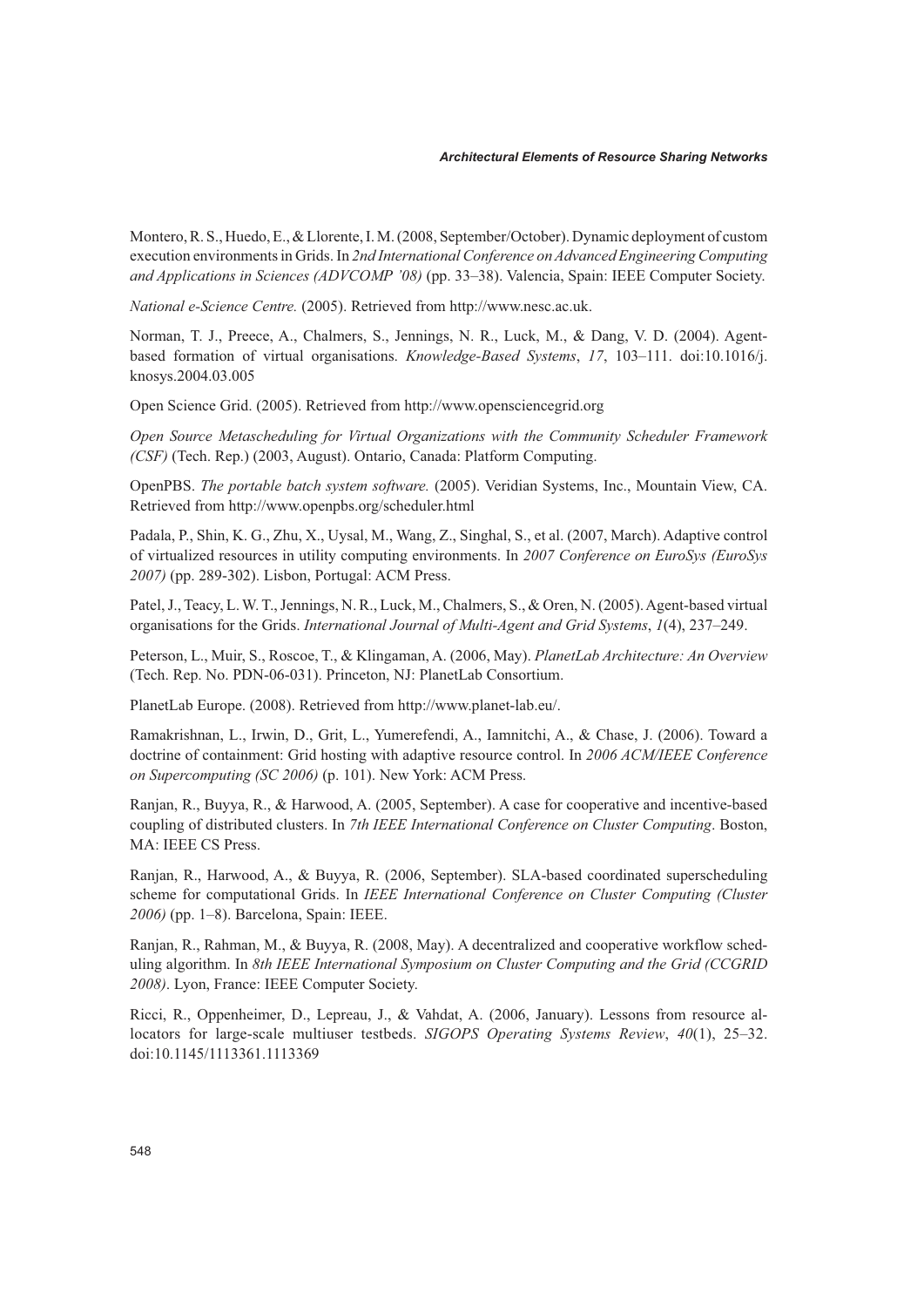Rubio-Montero, A., Huedo, E., Montero, R., & Llorente, I. (2007, March). Management of virtual machines on globus Grids using GridWay. In *IEEE International Parallel and Distributed Processing Symposium (IPDPS 2007)* (pp. 1–7). Long Beach, USA: IEEE Computer Society.

Ruth, P., Jiang, X., Xu, D., & Goasguen, S. (2005, May). Virtual distributed environments in a shared infrastructure. *IEEE Computer*, *38*(5), 63–69.

Ruth, P., McGachey, P., & Xu, D. (2005, September). VioCluster: Virtualization for dynamic computational domain. In *IEEE International on Cluster Computing (Cluster 2005)* (pp. 1–10). Burlington, MA: IEEE.

Ruth, P., Rhee, J., Xu, D., Kennell, R., & Goasguen, S. (2006, June). Autonomic live adaptation of virtual computational environments in a multi-domain infrastructure. In *3rd IEEE International Conference on Autonomic Computing (ICAC 2006)* (pp. 5-14). Dublin, Ireland: IEEE.

Sairamesh, J., Stanbridge, P., Ausio, J., Keser, C., & Karabulut, Y. (2005, March). *Business Models for Virtual Organization Management and Interoperability* (Deliverable A - WP8&15 WP - Business & Economic Models No. V.1.5). Deliverable document 01945 prepared for TrustCom and the European Commission.

Schwiegelshohn, U., & Yahyapour, R. (1999). Resource allocation and scheduling in metasystems. In *7th International Conference on High-Performance Computing and Networking (HPCN Europe '99)* (pp. 851–860). London, UK: Springer-Verlag.

Shoykhet, A., Lange, J., & Dinda, P. (2004, July). *Virtuoso: A System For Virtual Machine Marketplaces* [Technical Report No. NWU-CS-04-39]. Evanston/Chicago: Electrical Engineering and Computer Science Department, Northwestern University.

Siddiqui, M., Villazón, A., & Fahringer, T. (2006). Grid capacity planning with negotiation-based advance reservation for optimized QoS. In *2006 ACM/IEEE Conference on Supercomputing (SC 2006)* (pp. 21–21). New York: ACM.

Smarr, L., & Catlett, C. E. (1992, June). Metacomputing. *Communications of the ACM*, *35*(6), 44–52. doi:10.1145/129888.129890

Svirskas, A., Arevas, A., Wilson, M., & Matthews, B. (2005, October). Secure and trusted virtual organization management. *ERCIM News* (63).

The TrustCoM Project. (2005). Retrieved from http://www.eu-trustcom.com.

Vázquez-Poletti, J. L., Huedo, E., Montero, R. S., & Llorente, I. M. (2007). A comparison between two grid scheduling philosophies: EGEE WMS and Grid Way. *Multiagent and Grid Systems*, *3*(4), 429–439.

Venugopal, S., Nadiminti, K., Gibbins, H., & Buyya, R. (2008). Designing a resource broker for heterogeneous Grids. *Software, Practice & Experience*, *38*(8), 793–825. doi:10.1002/spe.849

Wang, Y., Scardaci, D., Yan, B., & Huang, Y. (2007). Interconnect EGEE and CNGRID e-infrastructures through interoperability between gLite and GOS middlewares. In *International Grid Interoperability and Interoperation Workshop (IGIIW 2007) with e-Science 2007* (pp. 553–560). Bangalore, India: IEEE Computer Society.